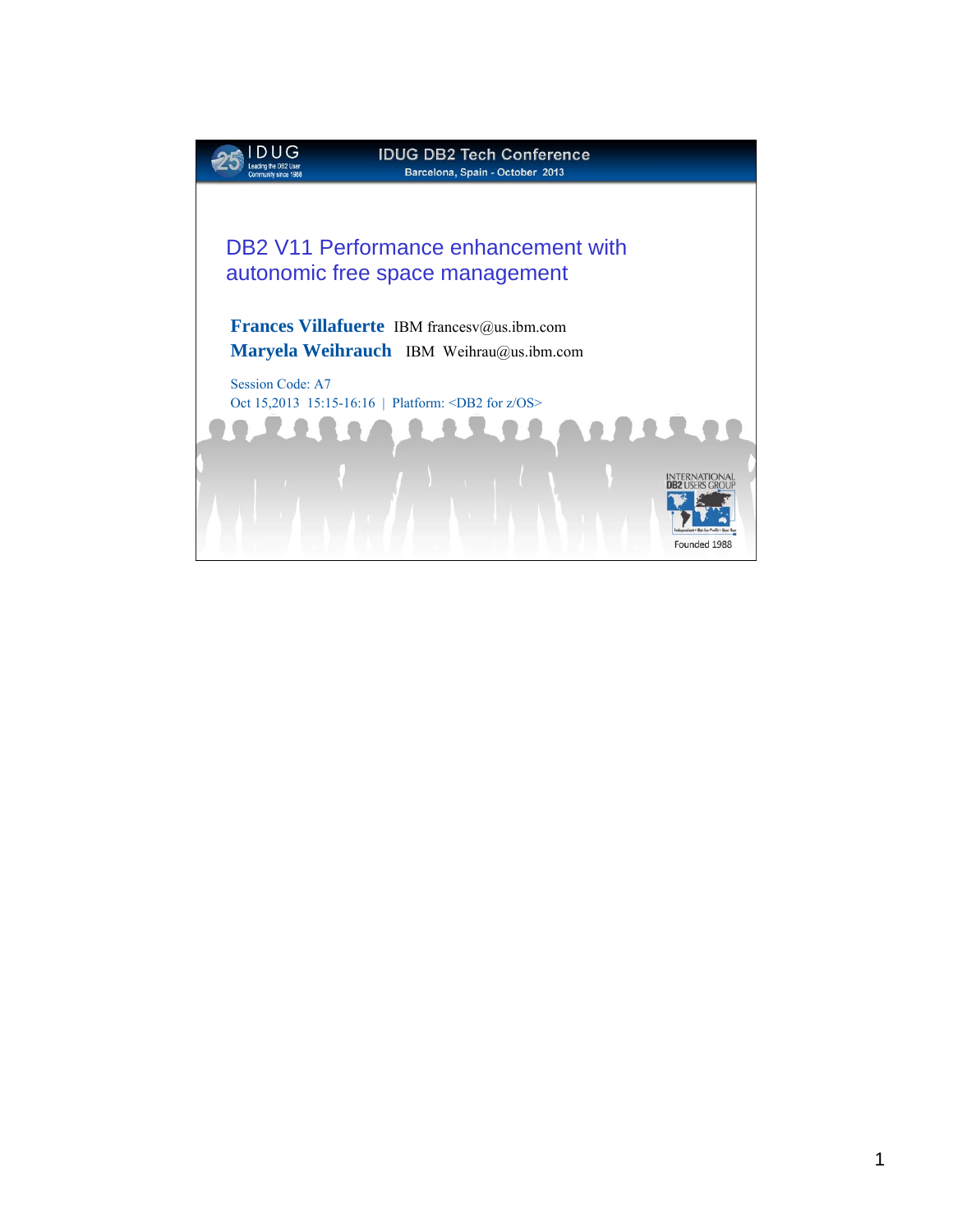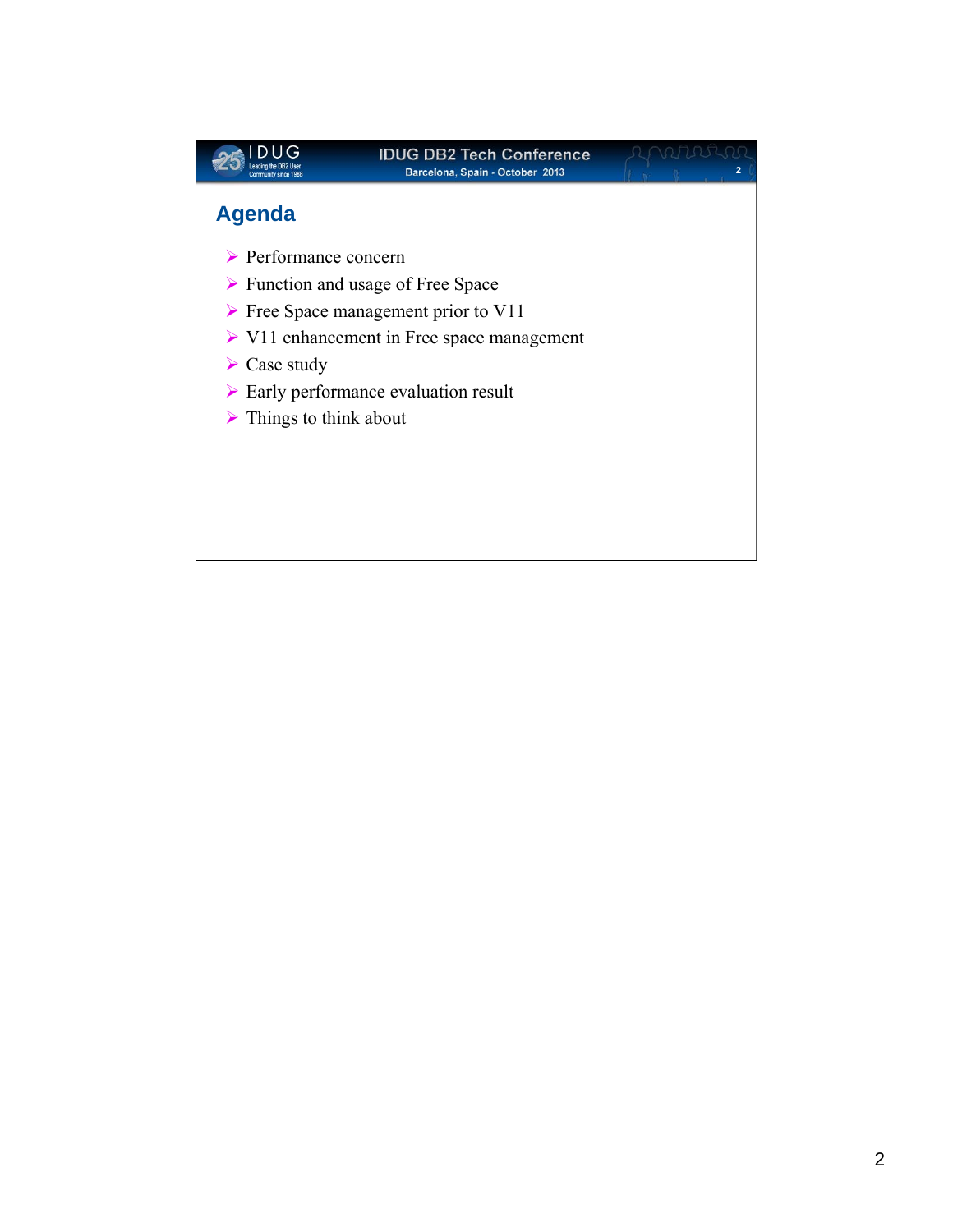

Free space management is one of the many techniques on performance turning. This is the main topic for this session.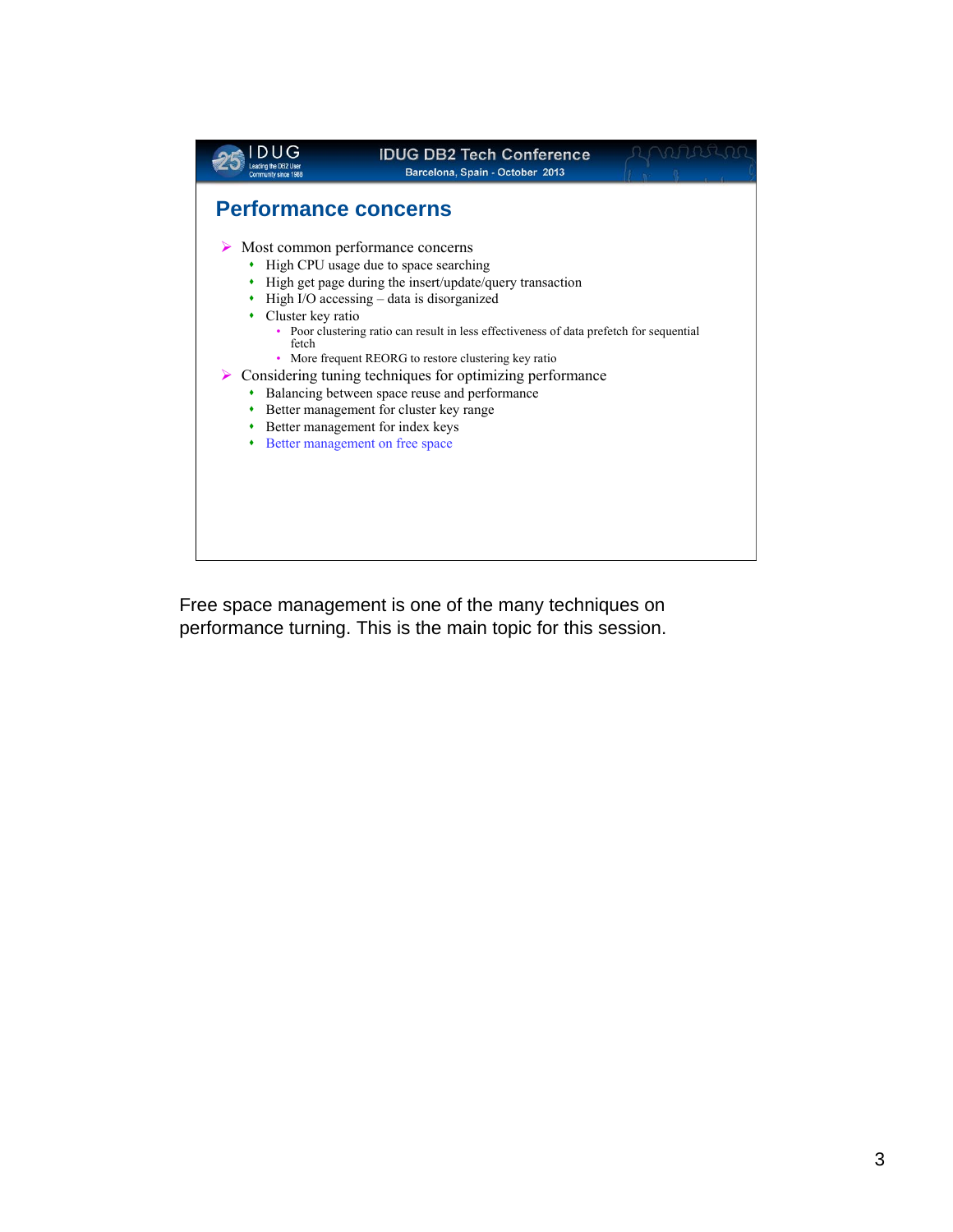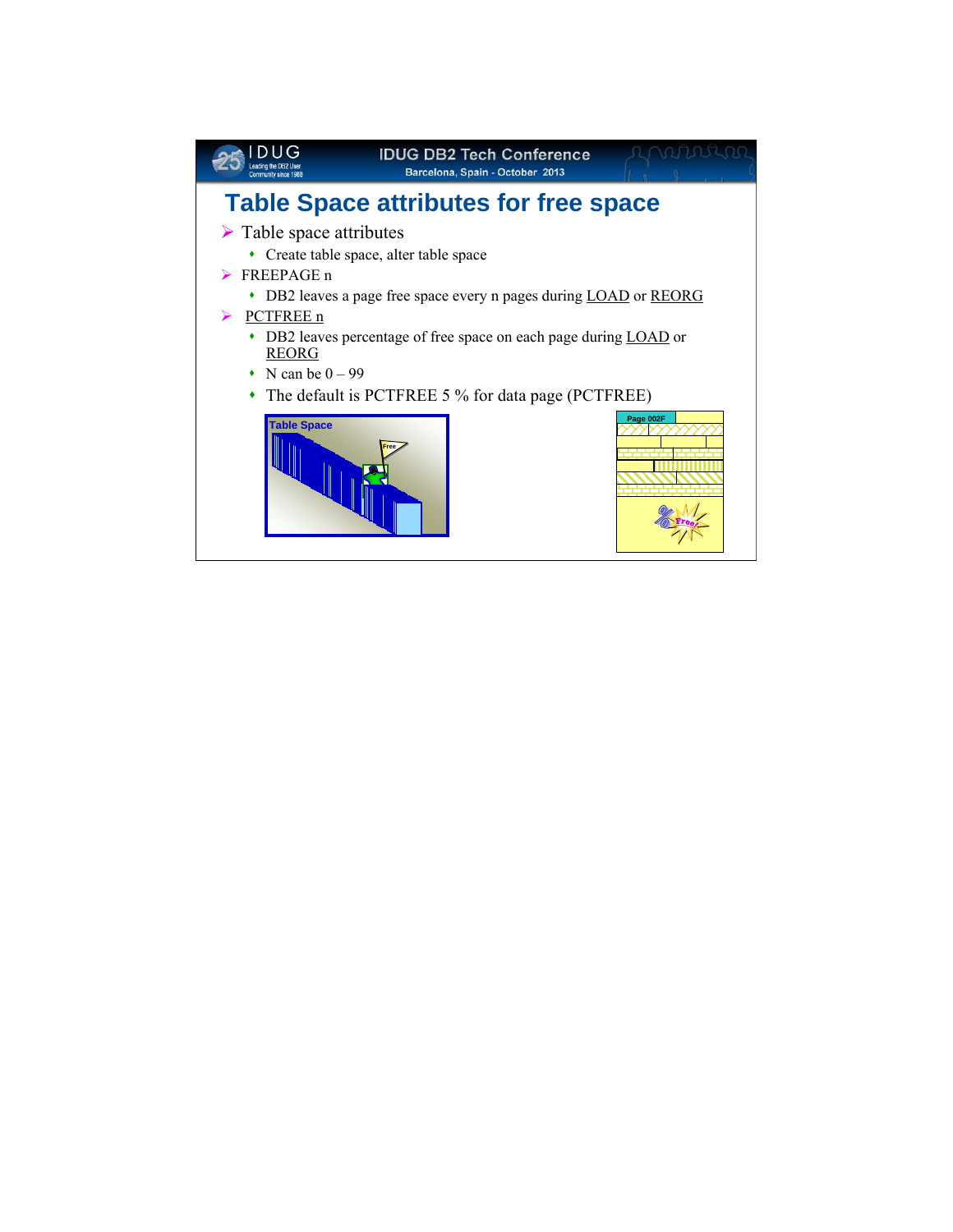

# *Free* **Space (PCTFREE) usage for INSERT**

- One of the tuning technique for enhancing insert performance
- Use free space to keep data in the clustering range, reduce frequency of REORG

| Page 2 Header           |                         |  | Page 2 Header           |  |                         |
|-------------------------|-------------------------|--|-------------------------|--|-------------------------|
| <b>DB2 Control Area</b> | Data Row 1              |  | <b>DB2 Control Area</b> |  | Data Row 1              |
| Data Row 2              | Data Row 3              |  | Data Row 2              |  | Data Row 3              |
| Data Row 2              |                         |  | Data Rows               |  |                         |
|                         |                         |  | Data Row n-2            |  | Data Row n-1            |
|                         |                         |  | Data Row n              |  |                         |
| Free Space              | <b>DB2 Control Area</b> |  | <b>Free Space</b>       |  | <b>DB2 Control Area</b> |
|                         |                         |  |                         |  |                         |
| <b>INSERT PROCESS</b>   |                         |  |                         |  |                         |
|                         |                         |  |                         |  |                         |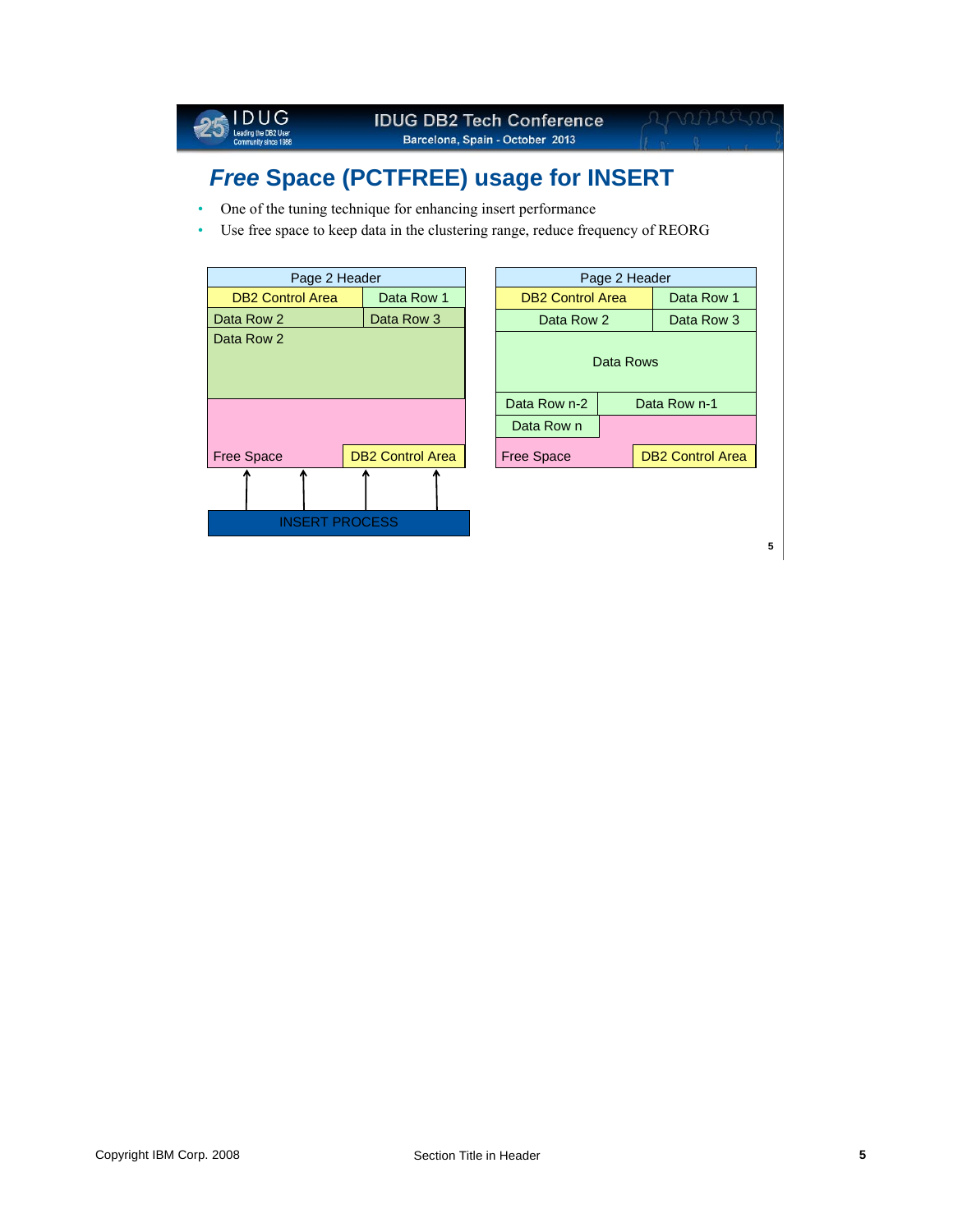| eading the DB2 User<br><b>Community since 1988</b>                  |                          | <b>IDUG DB2 Tech Conference</b><br>Barcelona, Spain - October 2013 |                         |  |  |  |  |
|---------------------------------------------------------------------|--------------------------|--------------------------------------------------------------------|-------------------------|--|--|--|--|
| <b>Free Space (FREEPAGE) usage for INSERT</b>                       |                          |                                                                    |                         |  |  |  |  |
| Inserting row x<br>Data Row x                                       | Clustering target page   |                                                                    |                         |  |  |  |  |
| Page 2 Header<br><b>DB2 Control Area</b><br>Data Row 2<br>Data Rows | Data Row 1<br>Data Row 3 |                                                                    | <b>FREEPAGE</b>         |  |  |  |  |
| Data Row n-2                                                        | Data Row n-1             | Page 3 Header                                                      |                         |  |  |  |  |
| Data Row n<br><b>Free Space</b>                                     | <b>DB2 Control Area</b>  | <b>DB2 Control Area</b>                                            | Data Row x              |  |  |  |  |
| Clustering target page<br>can not fit the row                       |                          | <b>Free Space</b>                                                  | <b>DB2 Control Area</b> |  |  |  |  |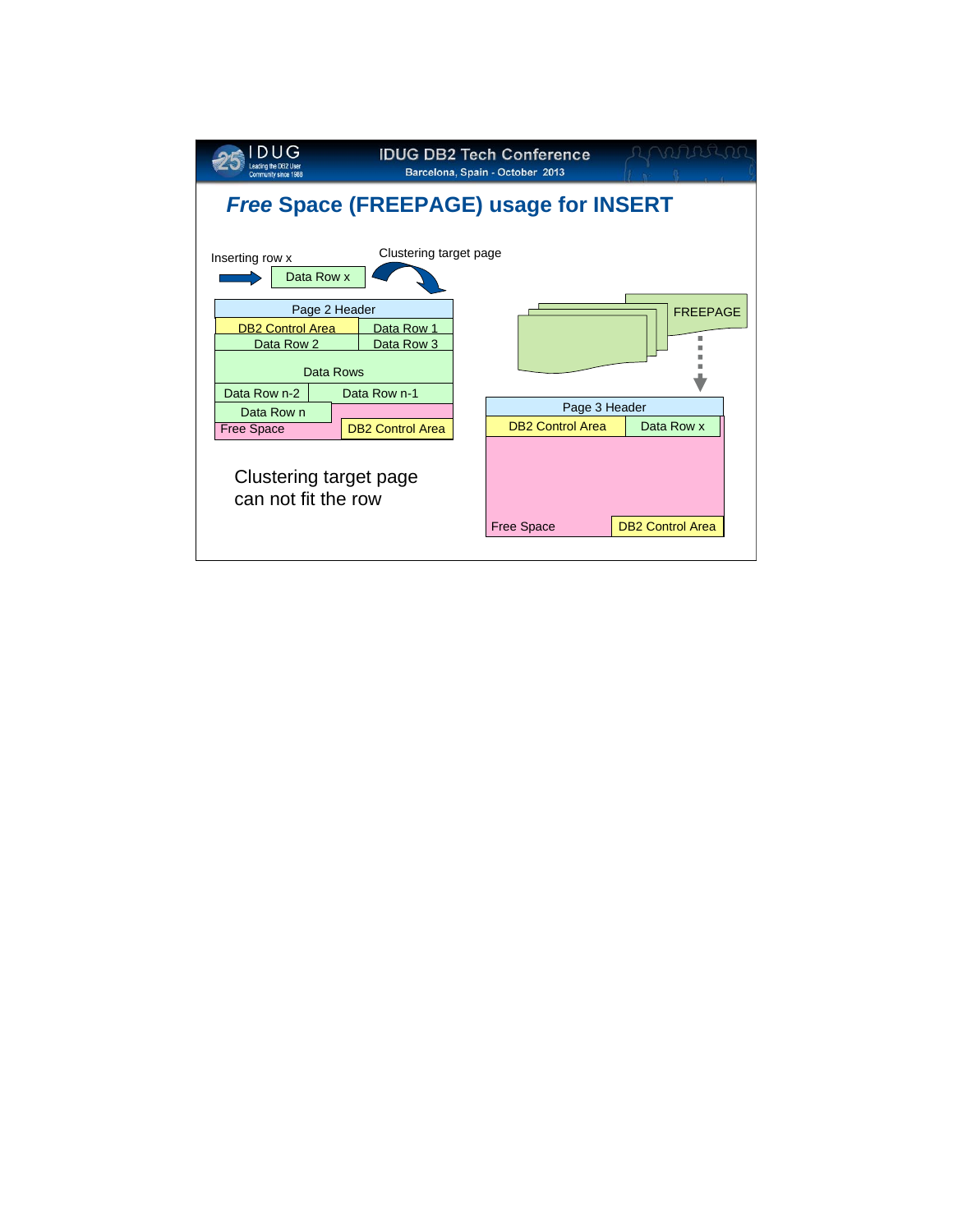

As there is insufficient space then an overflow record is created

NOTE That there have been changes in this process with DB2 V11. However, large amount of overflow record could cause performance degradation.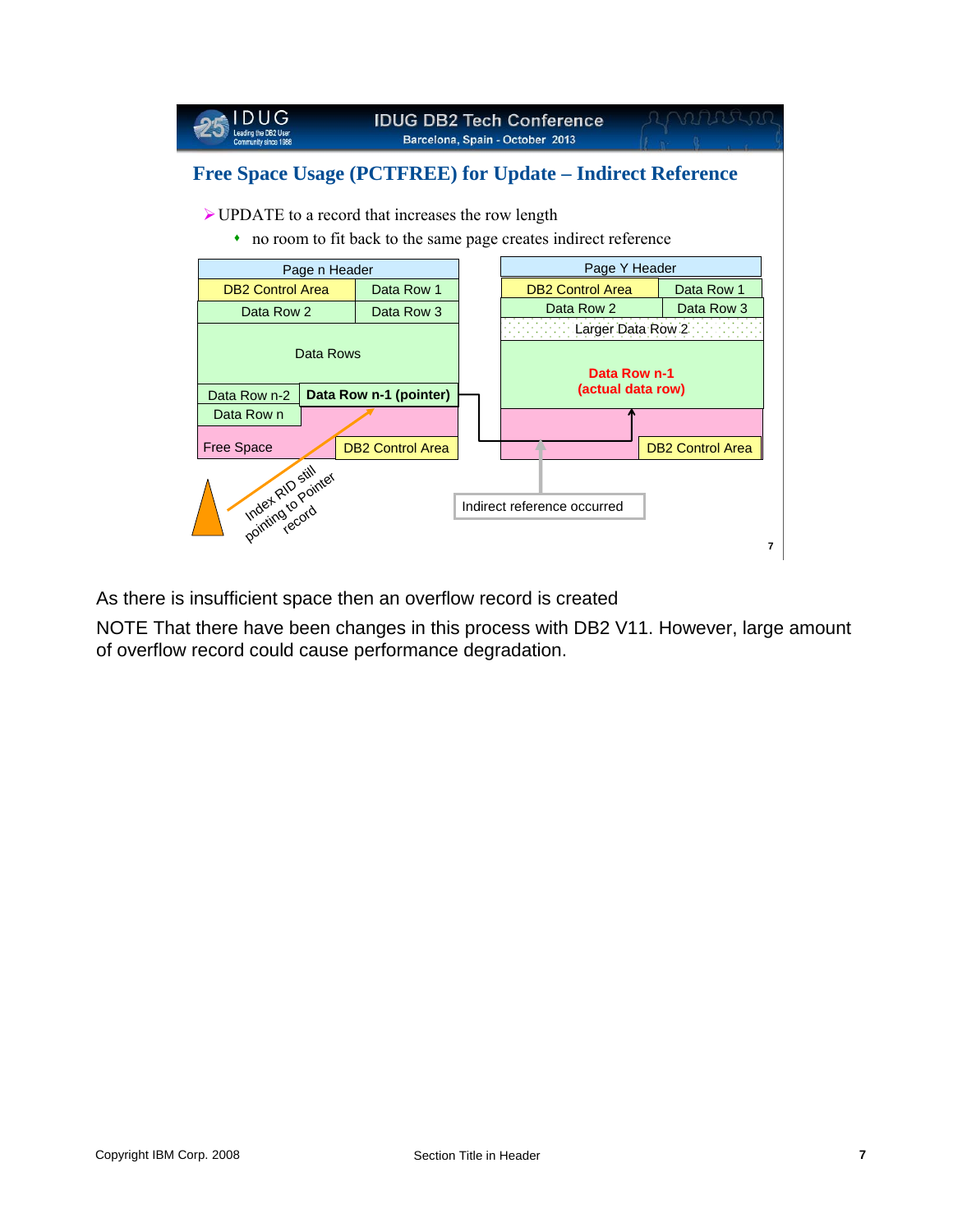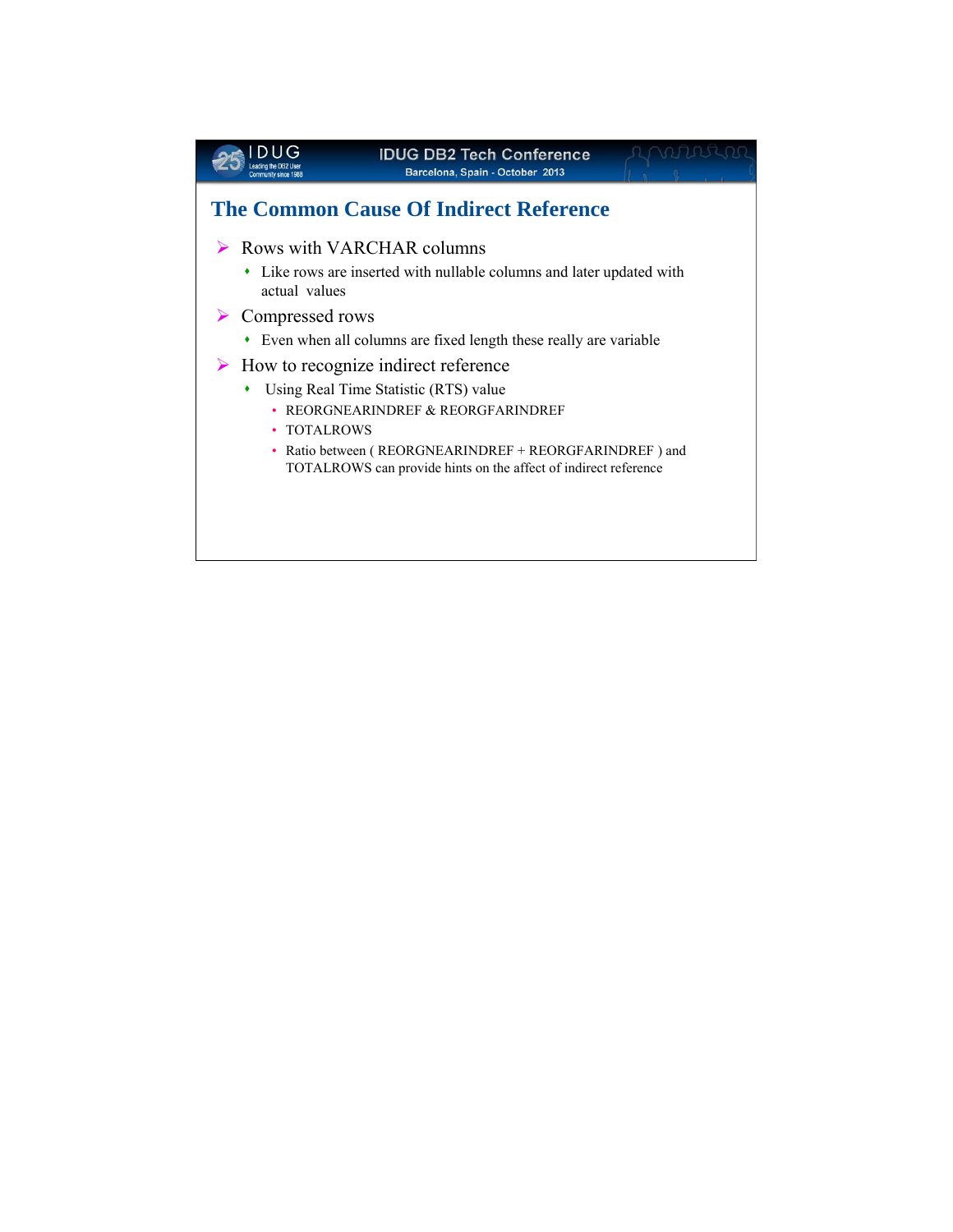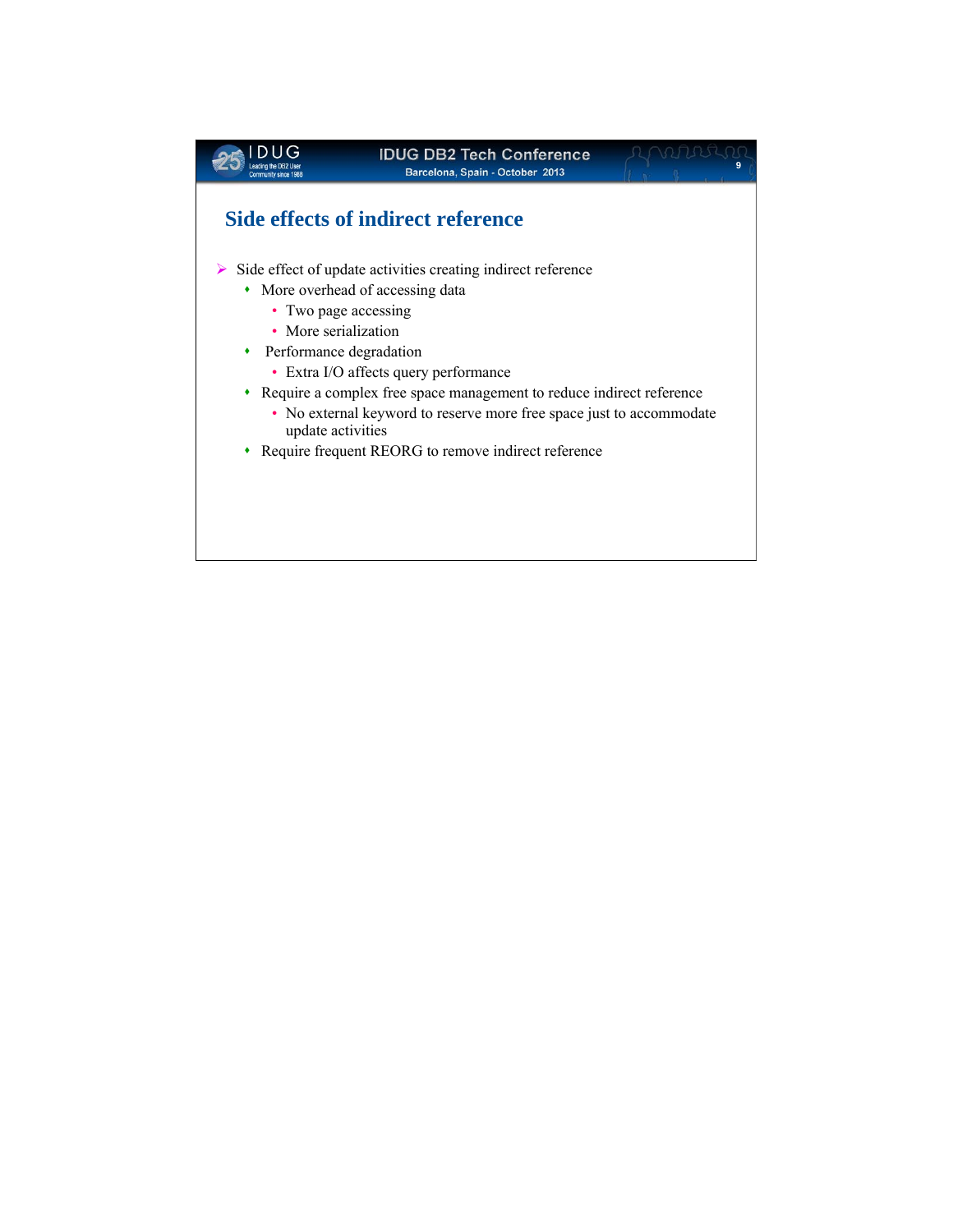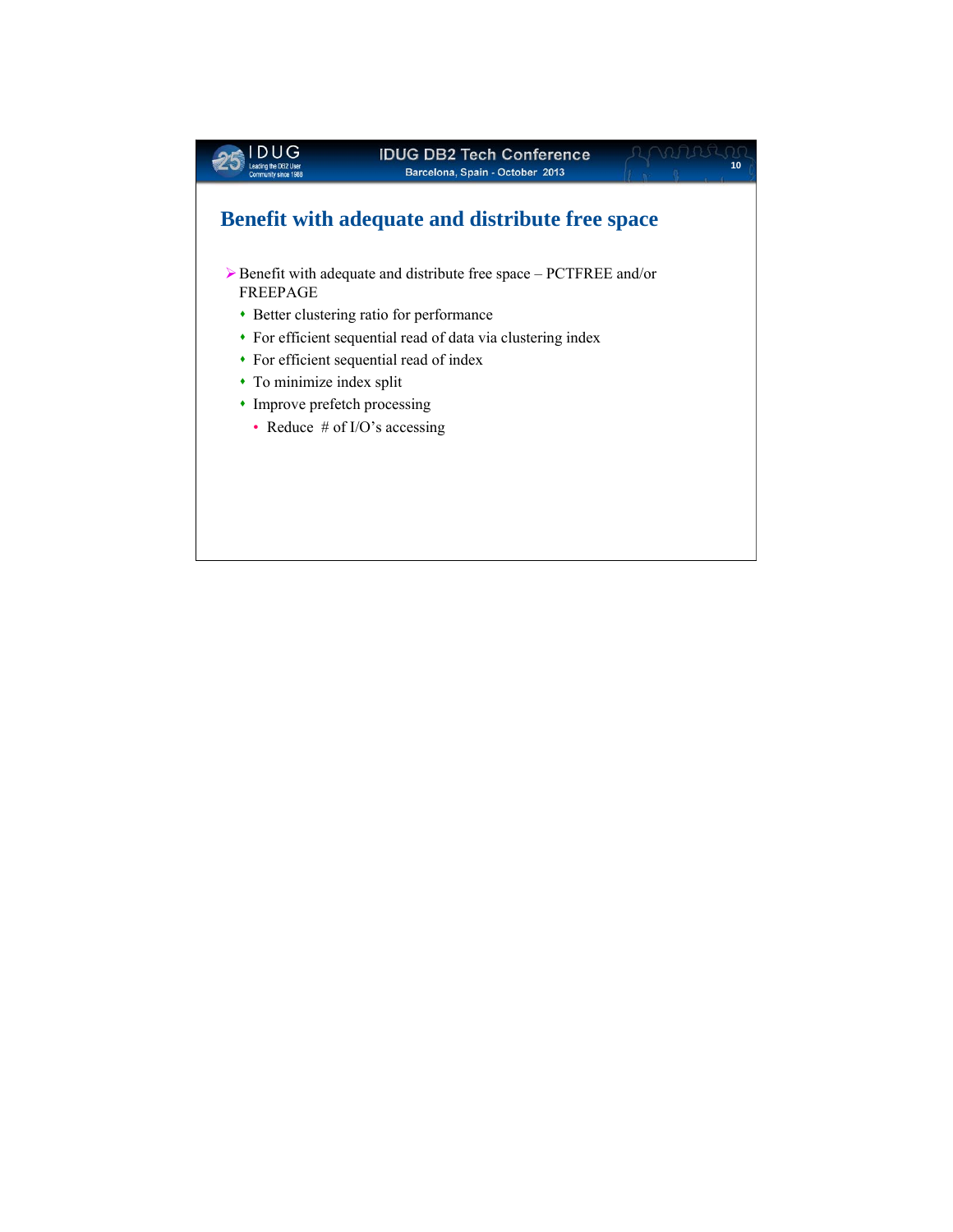### *Free Space Management prior to V11 - 1*

 $\triangleright$  Free space controlled by

Leading the DB2 User

- ♦ Defined on partition or table space level
	- CREATE TABLESPACE or ALTER TABLESPACE
- ▶ Reserved during LOAD or REORG processing
	- ♦ Page is marked full when reaches the designated percentage
	- ♦ Require frequent REORG of table space to remove indirect reference
- $\triangleright$  Used by insert but not update
	- Insert Can consume all free space whenever it can
	- Leaves nothing for UPDATE processing
- ¾ No easy way to managed free space specific for update only
	- Cause more indirect reference
- ¾ Common technique used for Insert performance
	- Search for available space near the optimal page to store data rows in clustering index sequence
	- Reduce CPU caused by exhaustive space search during the insert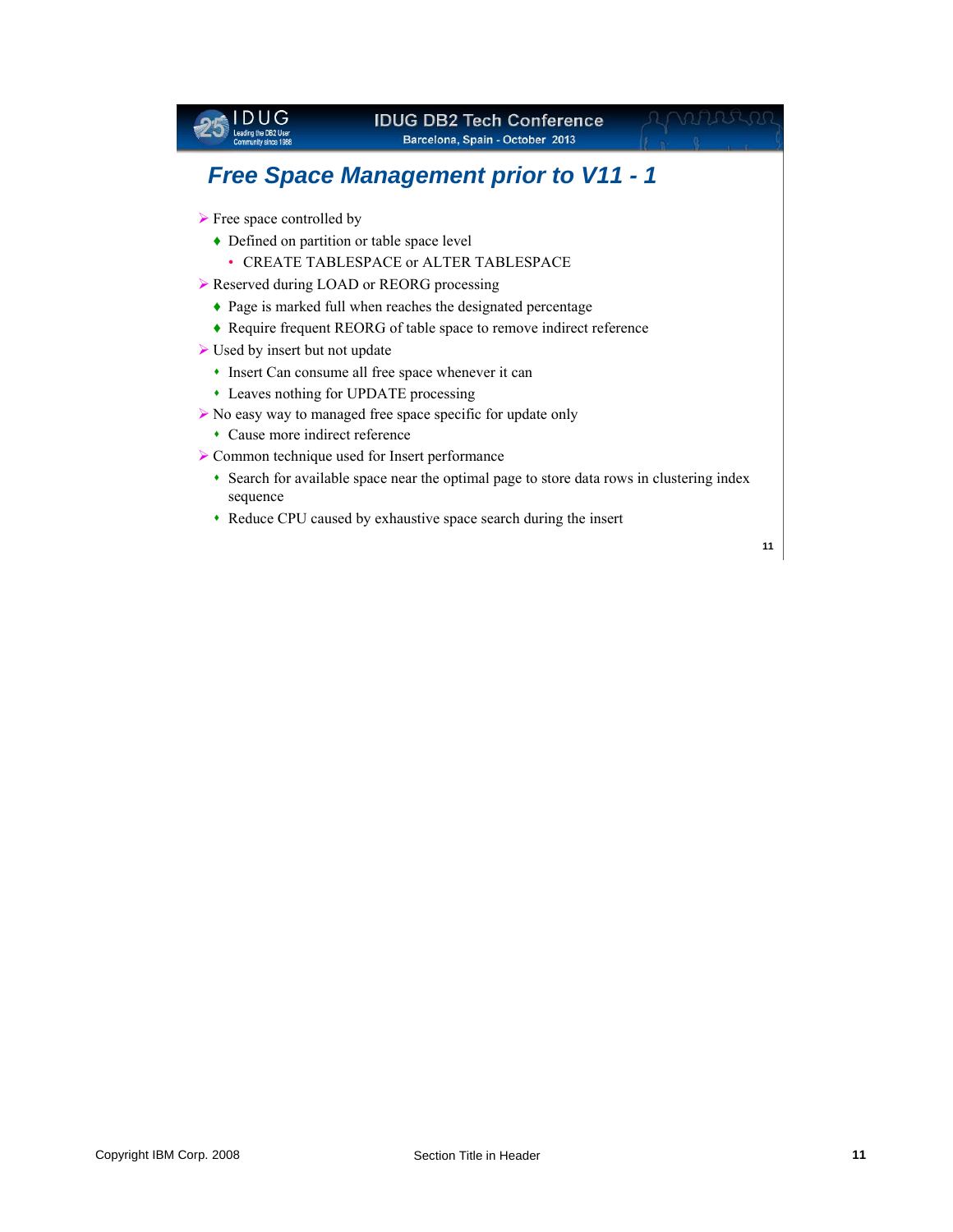## *DB2 Sequoia solution of Free Space Management*

- ¾DB2 11 improves free space management for UPDATE transaction
	- Capable of reserving free space for UPDATES within a page
	- Capable of managing free space to reduce indirect reference
	- Autonomic option for estimating free space
		- Capture history of UPDATE and INSERT behaviour in RTS table

### ¾Benefits

**DUG** 

Leading the DB2 User

- Reduced REORG requirements
- Improve query and Update performance
	- Reduced indirect reference
		- Reduced # of I/Os
		- Reduced locking
		- Reduced CPU

**12**

195540

Autonomic option utilizes RTS statistics can better estimate optimal amount of space to reserved for future update.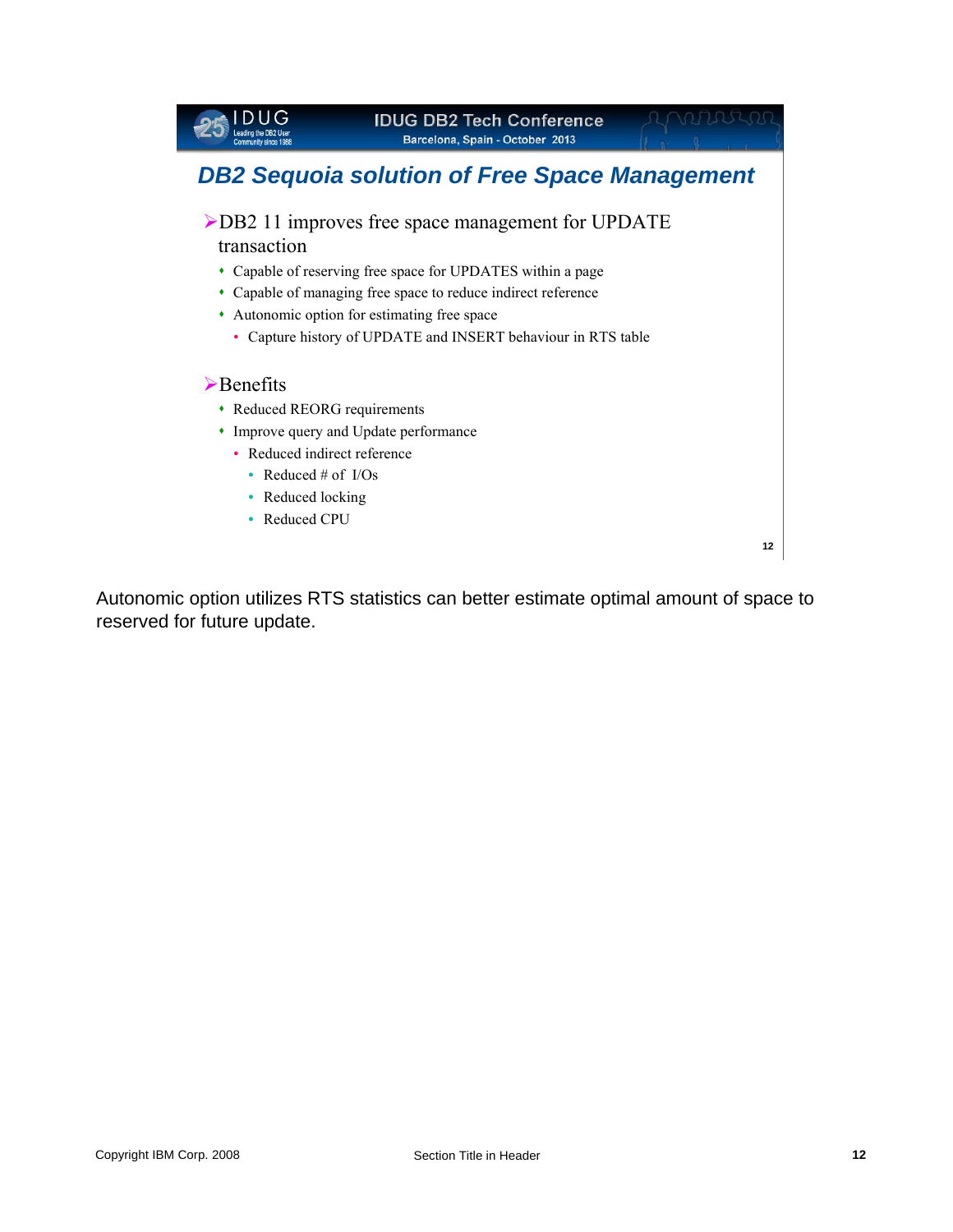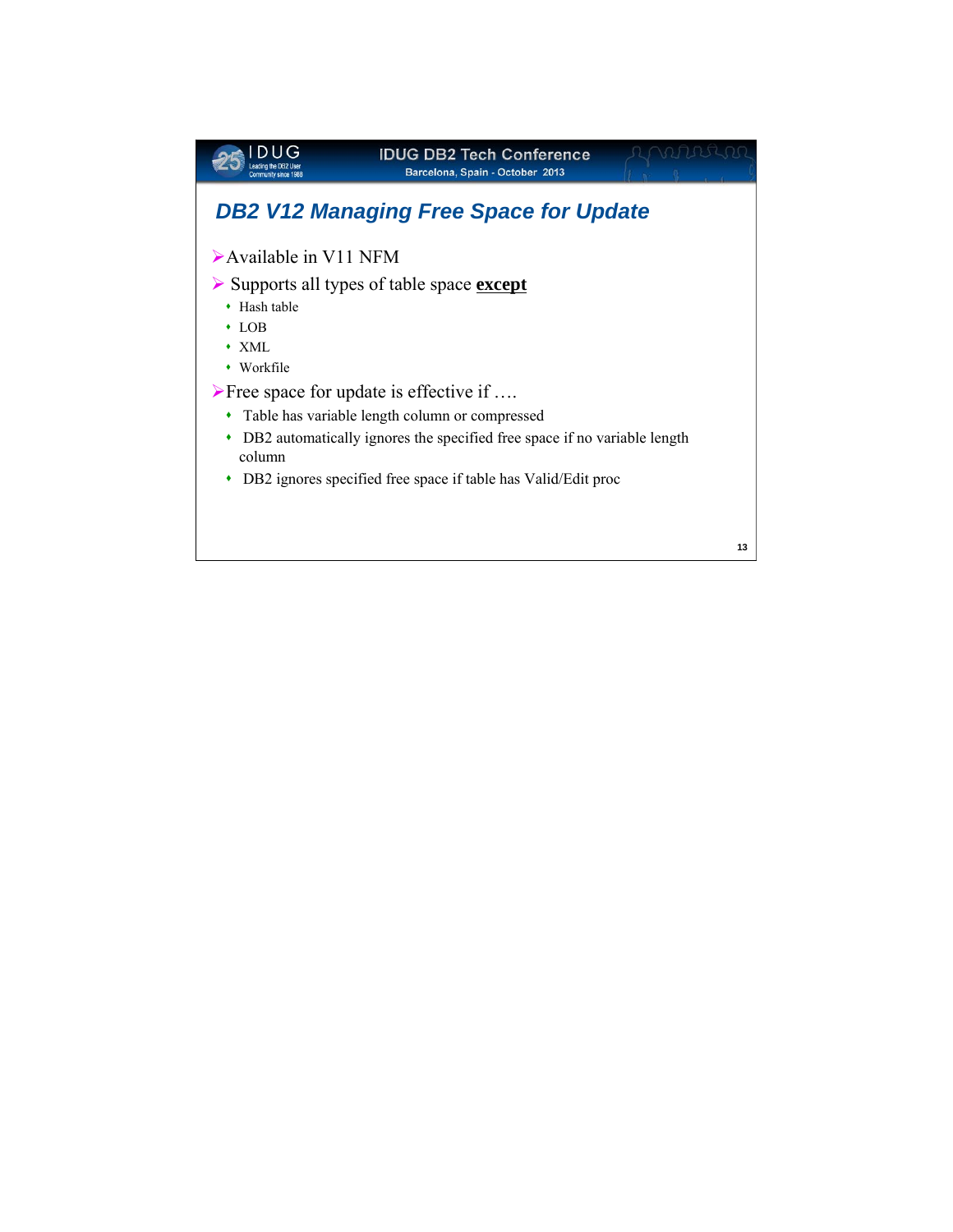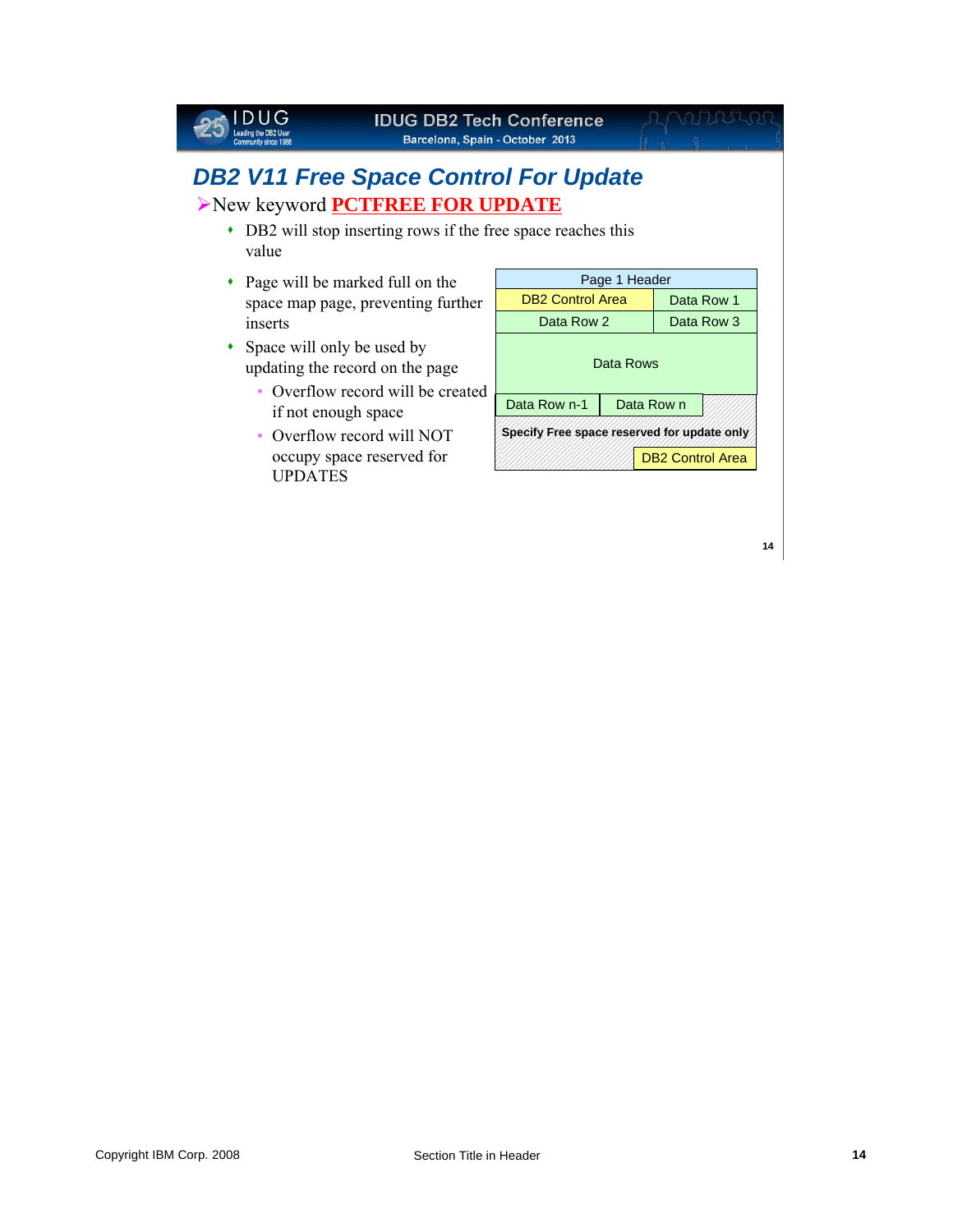

DB2 automatically adjusts the value to allow at least one row to be inserted

### ¾ALTER TABLESPACE

- Setting PCTFREE FOR UPDATE on existing table space
- Used to readjust the value

### $\blacktriangleright$  ZPARM – system sub parameter

- PERCENT FREE FOR UPDATE (PCTFREE\_UPD)
- Possible value :
	- **Auto**  $\rightarrow$  indicates autonomic solution by DB2
	- Range from  $0 99$  percent value of the page size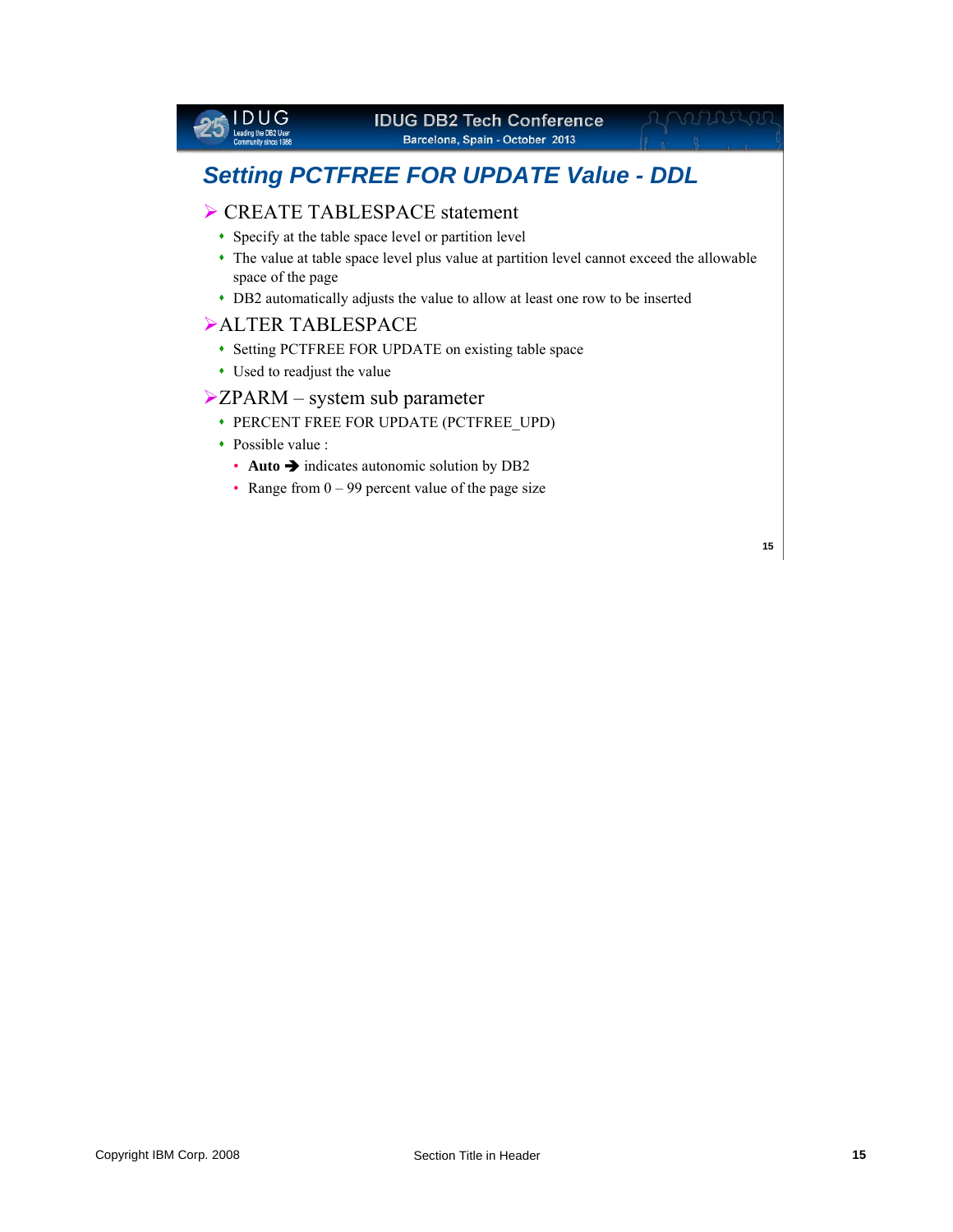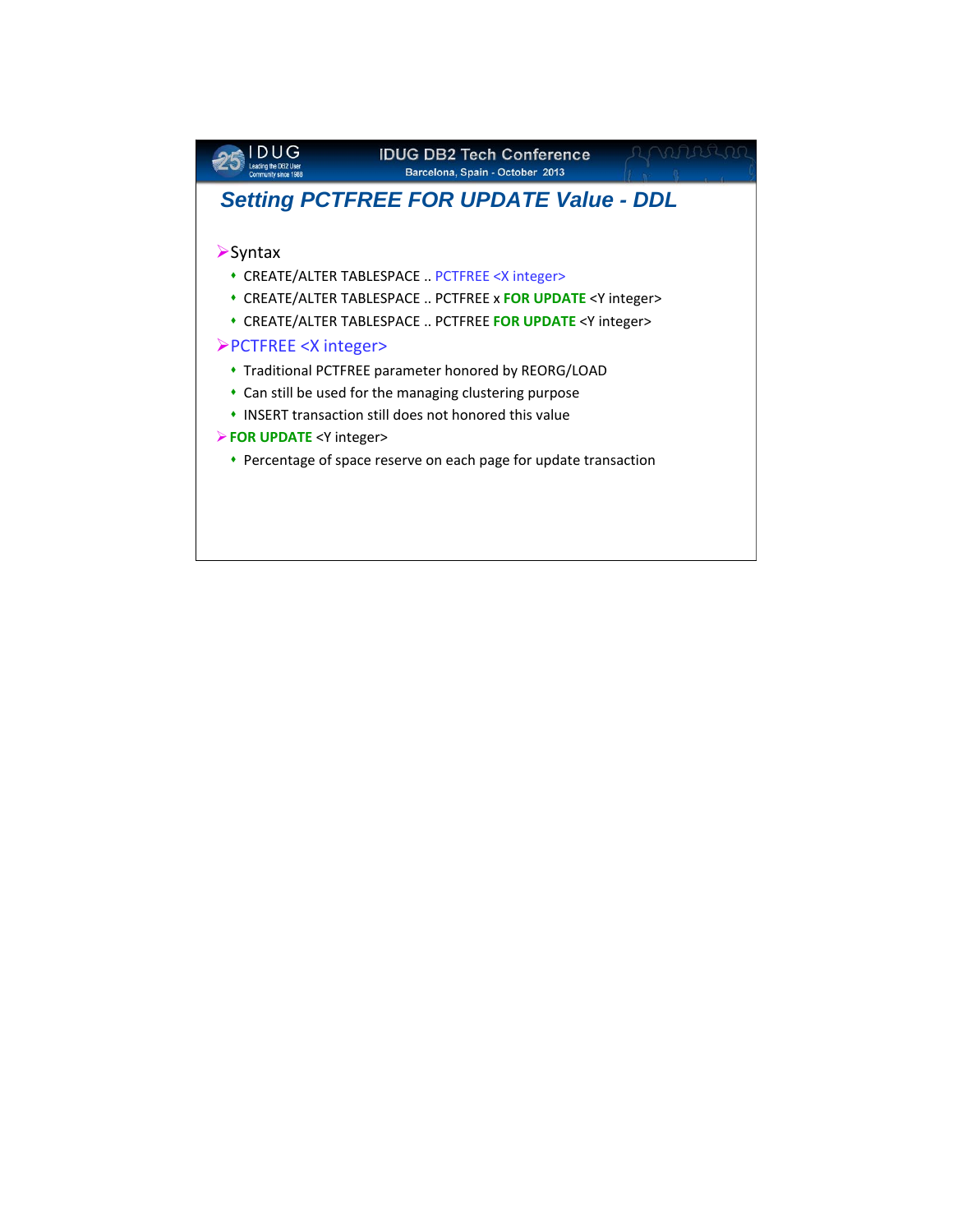

#### **IDUG DB2 Tech Conference Barcelona, Spain - October 2013**

## *DB2 V11 Managing Free Space for Update*

CREATE TABLESPACE … PCTFREE <**X** integer**> FOR UPDATE** <**Y** integer> or

ALTER TABLESPACE … PCTFREE <**X** integer> **FOR UPDATE** <**Y** integer>

#### **≻ FOR UPDATE** <integer>

- Percentage of free space to be left by INSERT processing or DB2 utility
- Reserved space can only be used by UPDATE processing
- Range -1 to 99
	- 0 means no space is to be reserved for UPDATE
	- Special value -1 means autonomic option, space determined by DB2
- ¾Specifying values for both **X** and **Y** value
	- Can be specified at partition or table space level
		- Table space acts as default for partitions
	- $\mathbf{X} + \mathbf{Y}$  cannot exceed 99%
		- Any combinations of the two values defaults, partition, table space
		- DB2 will scale back Y value to meet requirements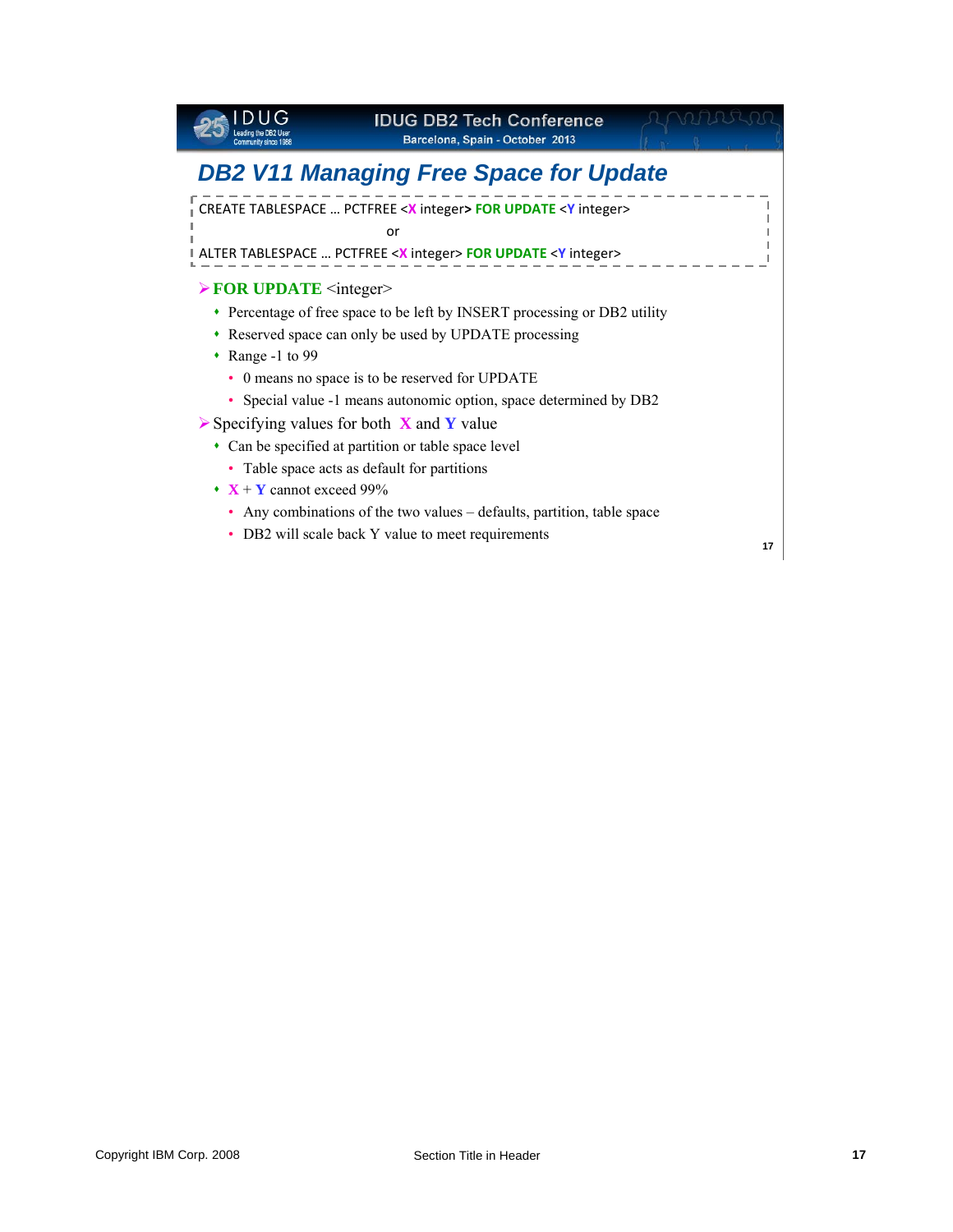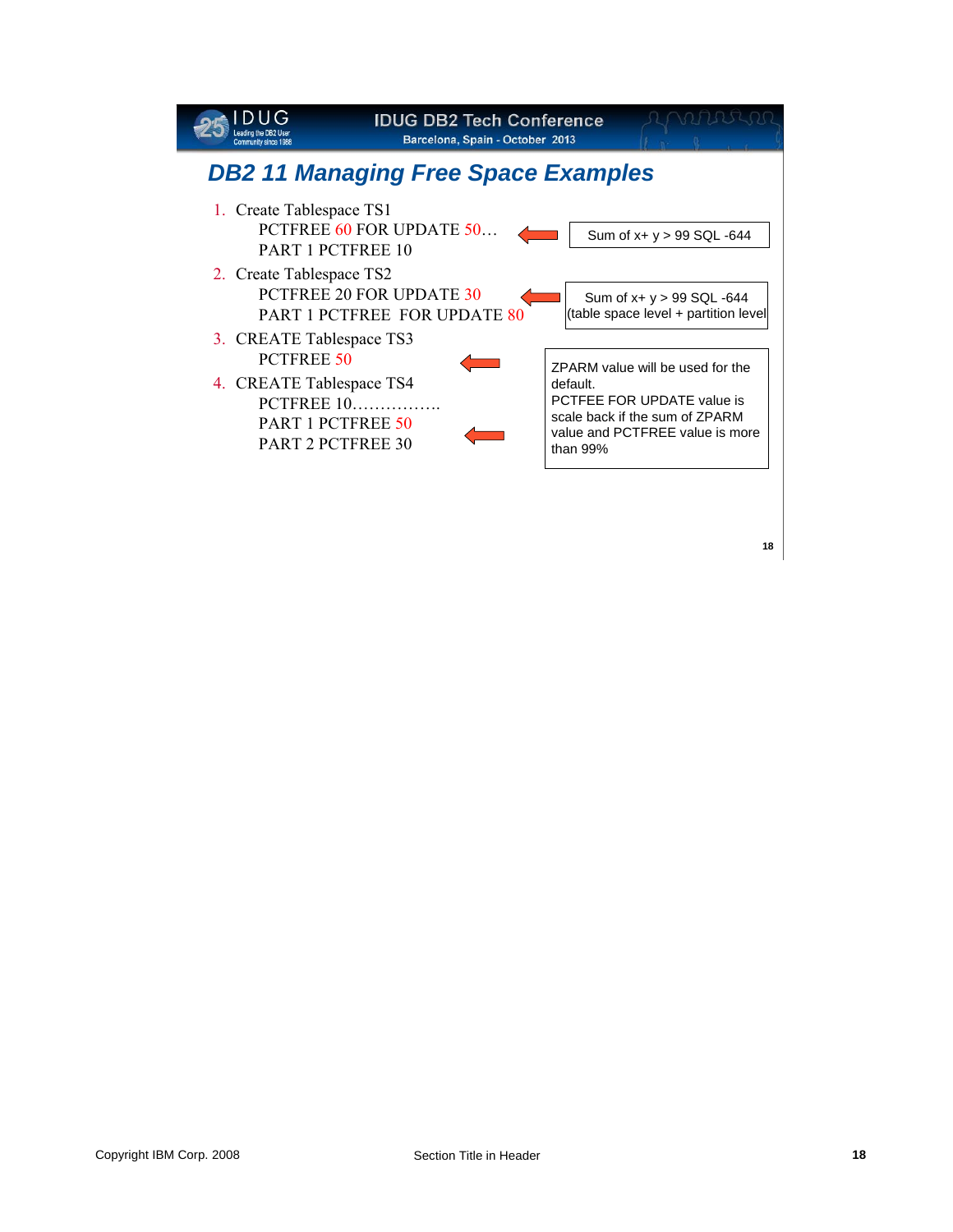| Community since 1988                                       | <b>IDUG DB2 Tech Conference</b><br>Barcelona, Spain - October 2013                                                                                                                                 |    |  |  |  |  |  |
|------------------------------------------------------------|----------------------------------------------------------------------------------------------------------------------------------------------------------------------------------------------------|----|--|--|--|--|--|
| <b>Setting PCTFREE FOR UPDATE Value - Autonomic</b>        |                                                                                                                                                                                                    |    |  |  |  |  |  |
| option                                                     |                                                                                                                                                                                                    |    |  |  |  |  |  |
| ▶ DB2 uses RTS values to estimate PCTFREE FOR UPDATE value |                                                                                                                                                                                                    |    |  |  |  |  |  |
| $\triangleright$ Special value -1 is specified             |                                                                                                                                                                                                    |    |  |  |  |  |  |
| <b>CREATE/ALTER TABLESPACE PCTFREE n FOR UPDATE -1</b>     |                                                                                                                                                                                                    |    |  |  |  |  |  |
| OR.                                                        |                                                                                                                                                                                                    |    |  |  |  |  |  |
| ZPARM panel with AUTO option                               |                                                                                                                                                                                                    |    |  |  |  |  |  |
| $===>$                                                     | DSNTIP71 INSTALL DB2 - SOL OBJECT DEFAULTS PANEL 2                                                                                                                                                 |    |  |  |  |  |  |
|                                                            | Enter general options for table spaces and indexes below (continued):<br>1 DEFAULT PARTITION SEGSIZE===> 32 For explicitly-created table spaces<br>$(0, 4, 8, 12, \ldots, 56, 60, \text{ or } 64)$ |    |  |  |  |  |  |
|                                                            | 2 PERCENT FREE FOR UPDATE ===> AUTO Percent of space per page reserved<br>for update (AUTO or $0 - 99$ )                                                                                           |    |  |  |  |  |  |
|                                                            |                                                                                                                                                                                                    |    |  |  |  |  |  |
|                                                            | PRESS: ENTER to continue RETURN to exit HELP for more information                                                                                                                                  |    |  |  |  |  |  |
|                                                            |                                                                                                                                                                                                    | 19 |  |  |  |  |  |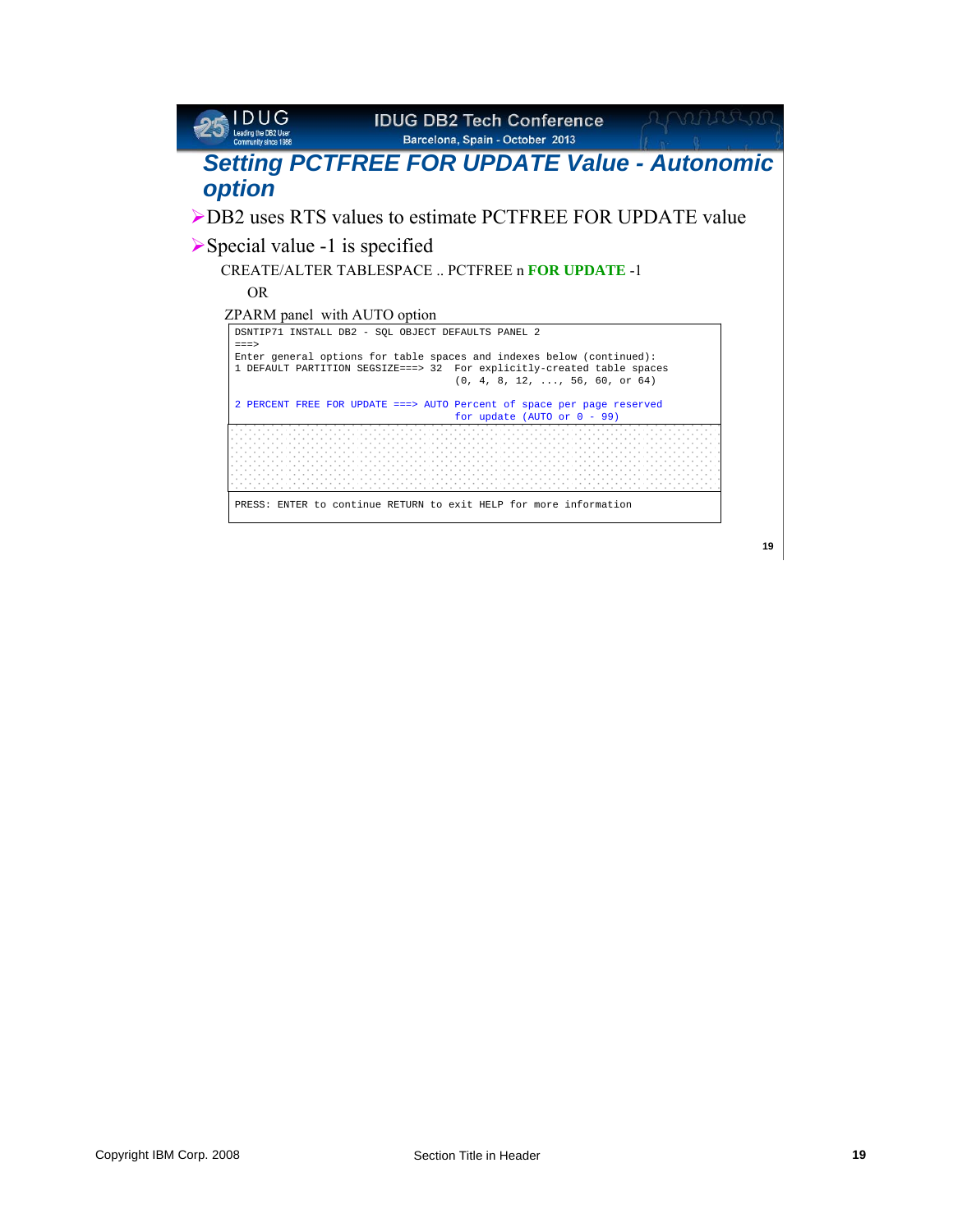

To alter the reserve space on the existing page, run REORG or LOAD utility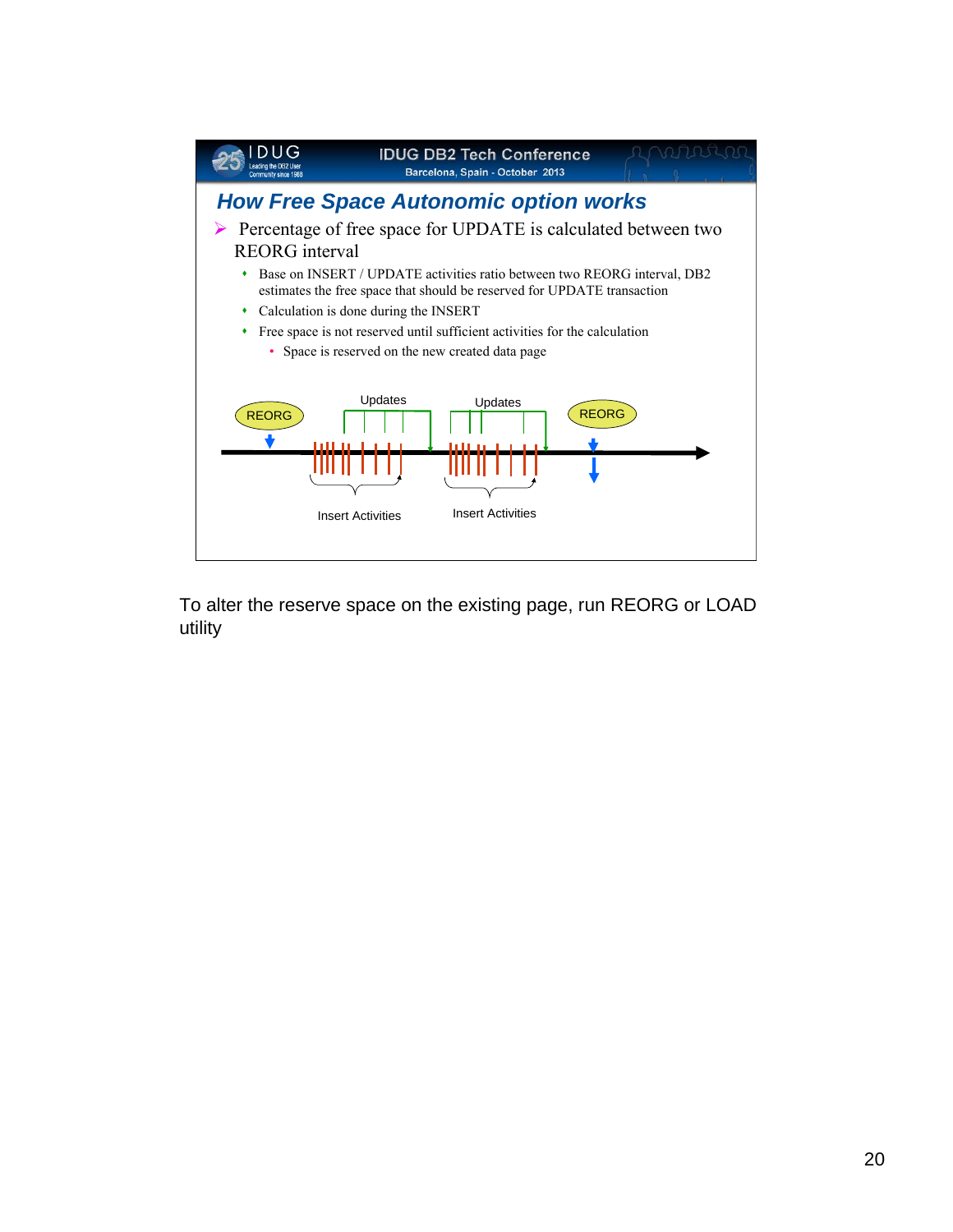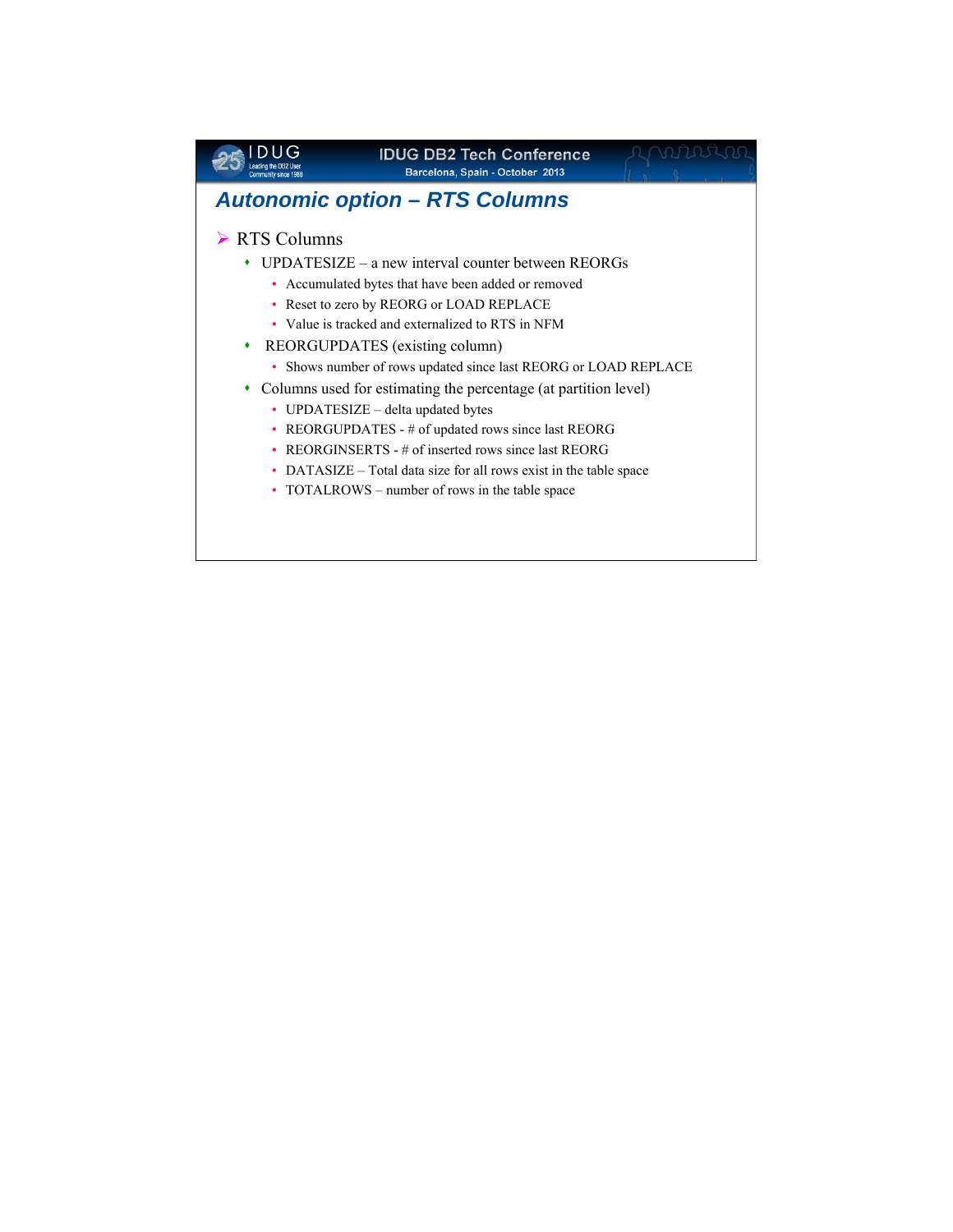

- Message if RTS values do not exist for the object
- Total space reserved on the page after REORG will be the sum of both free space definitions (PCTFREE)
	- PCTFREE for insert and PCTFREE\_UPD\_CALC or PCTFREE FOR UPDATE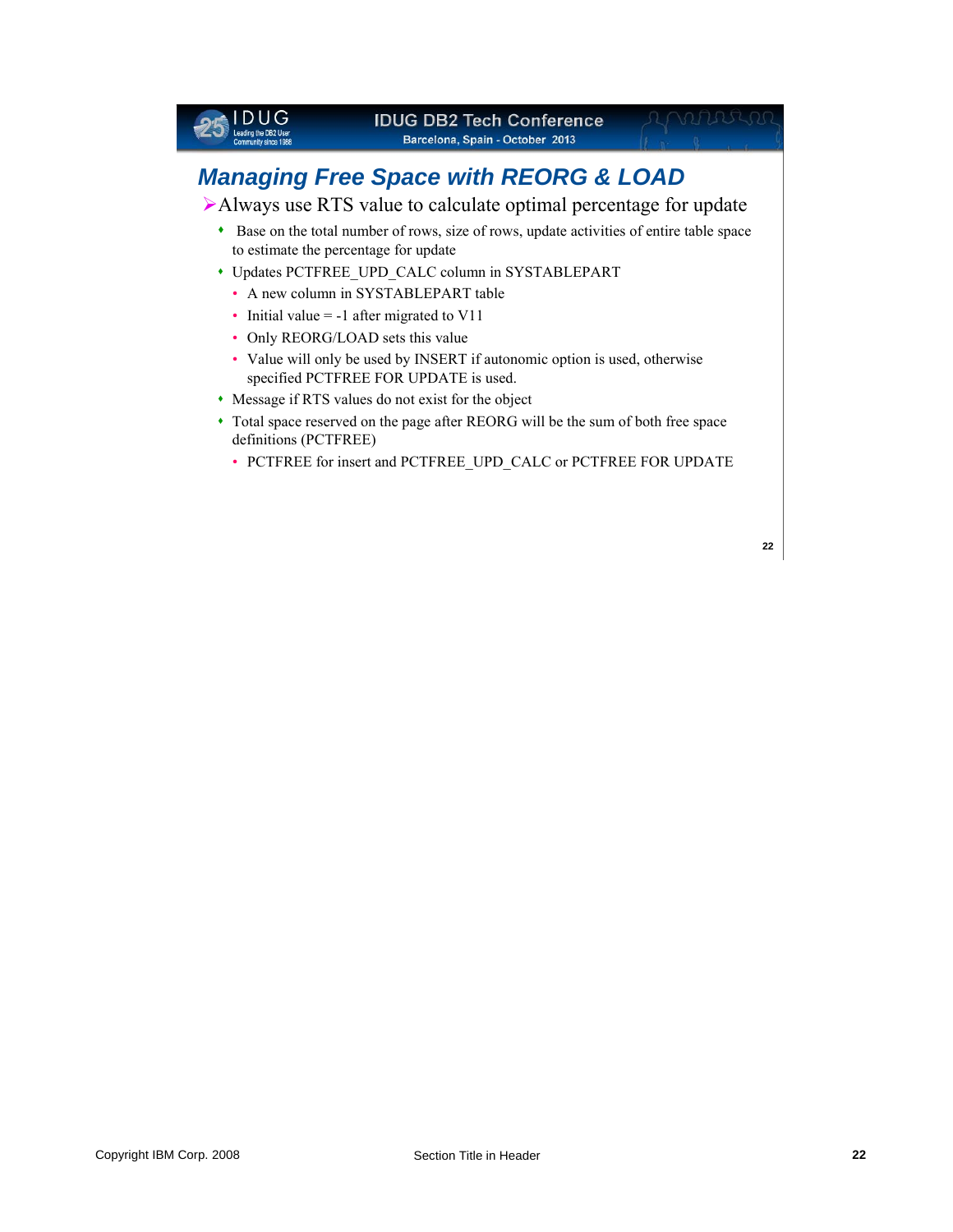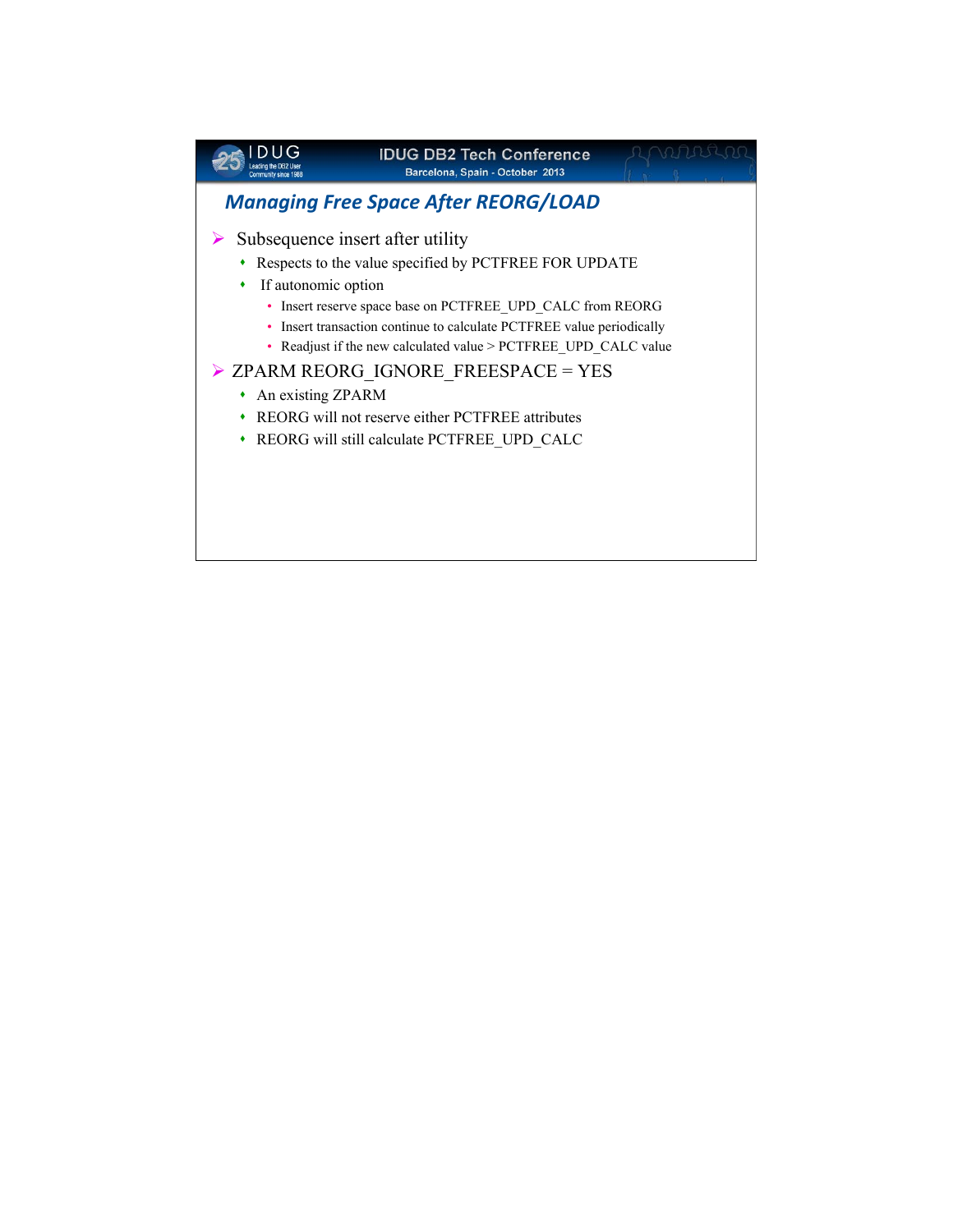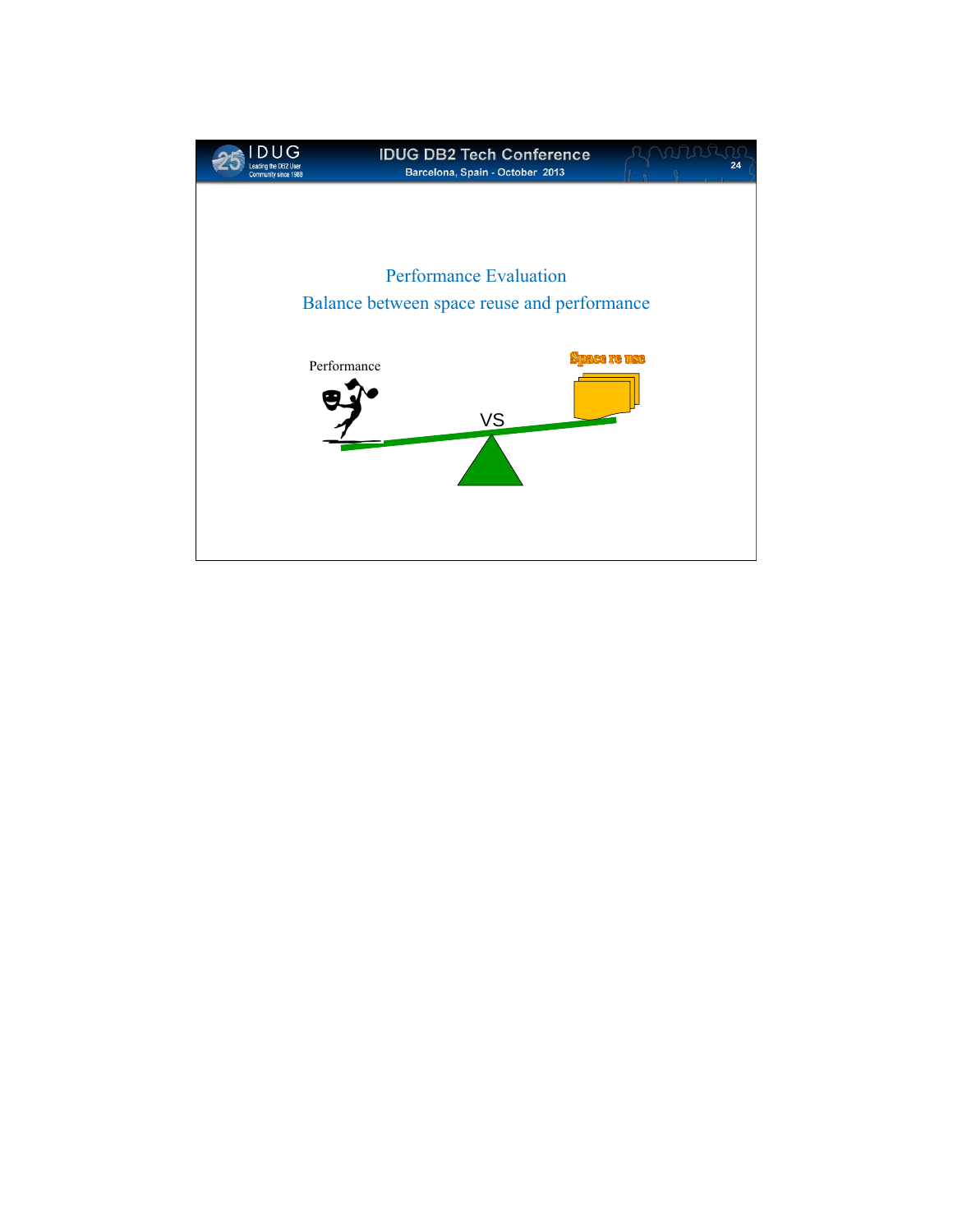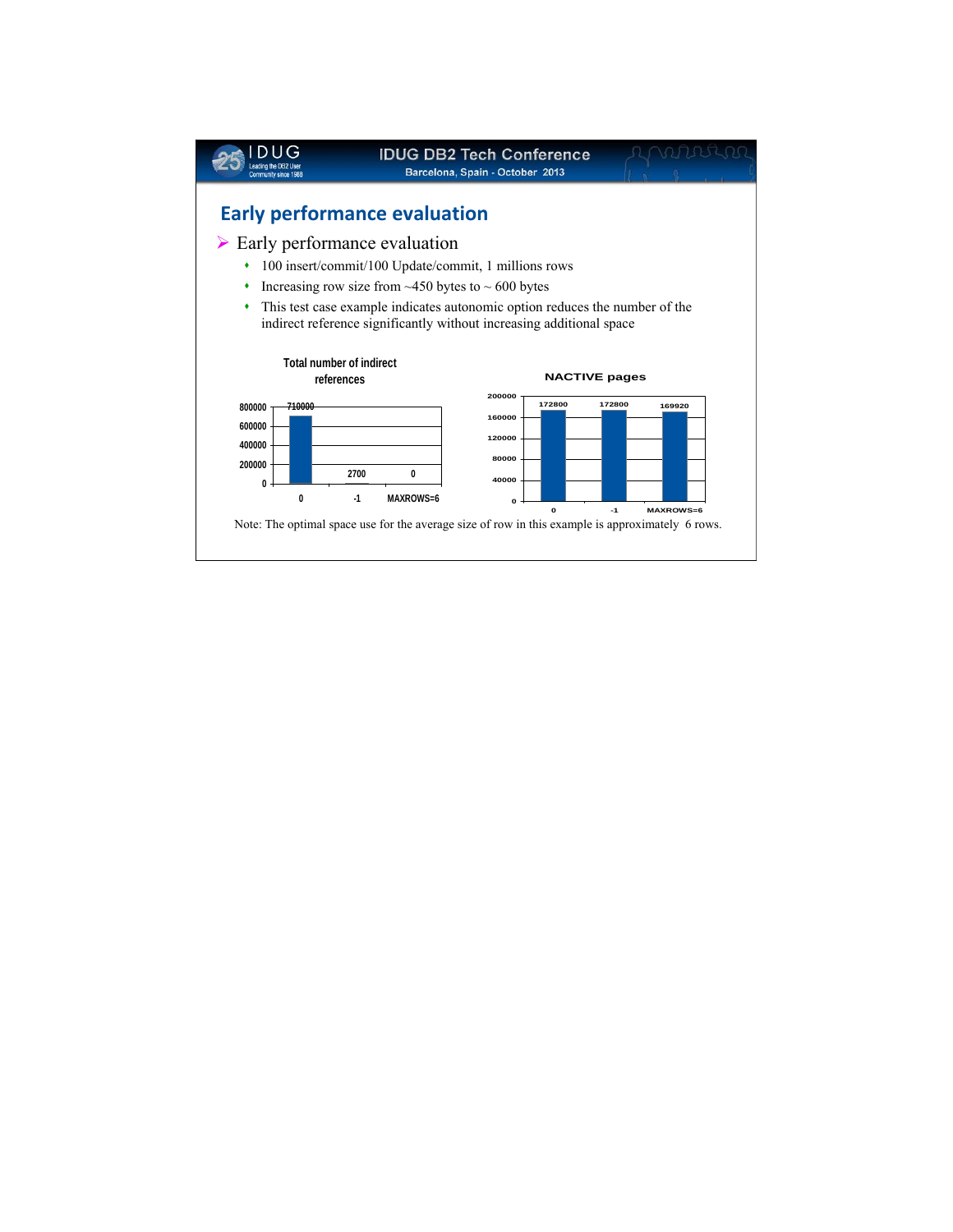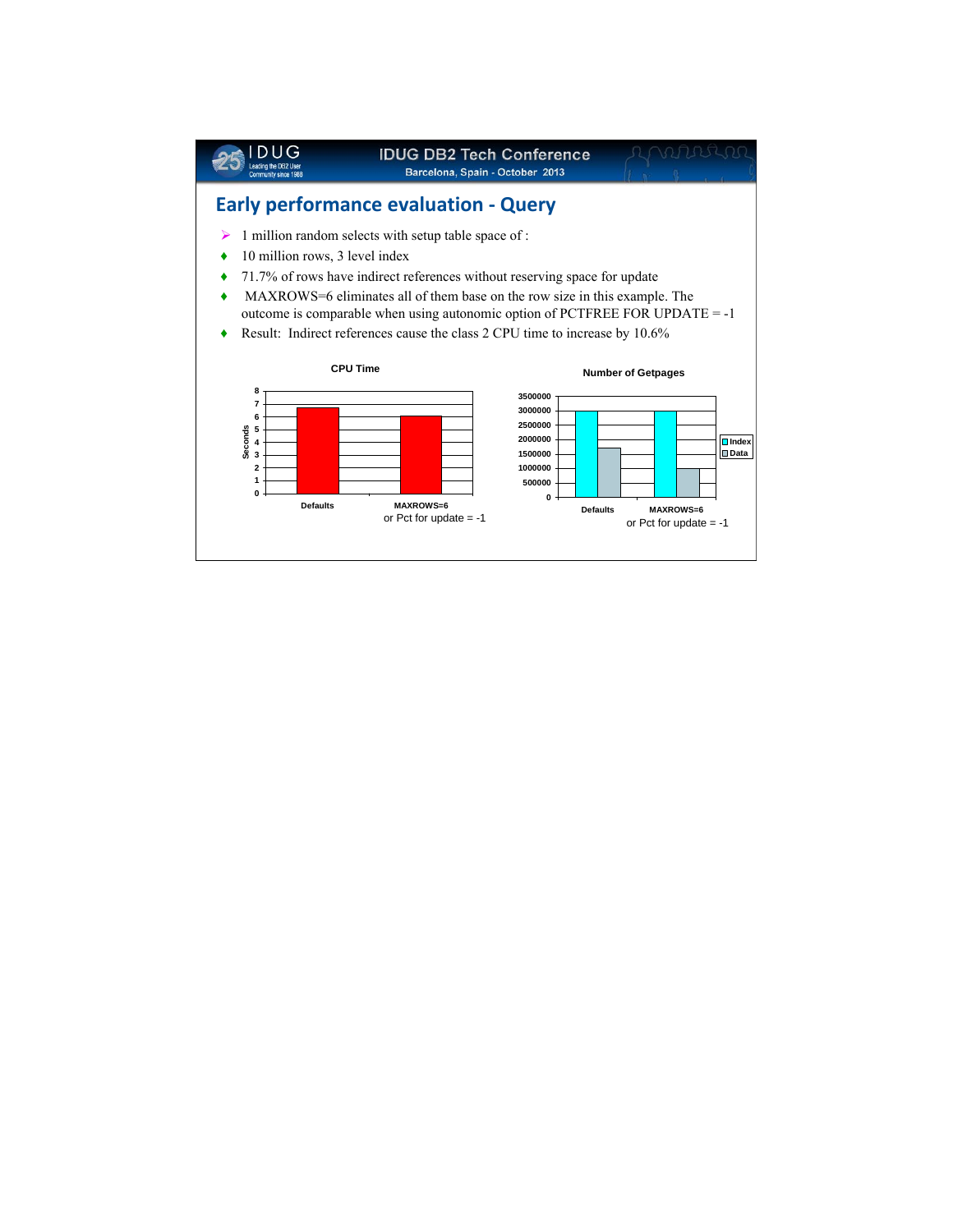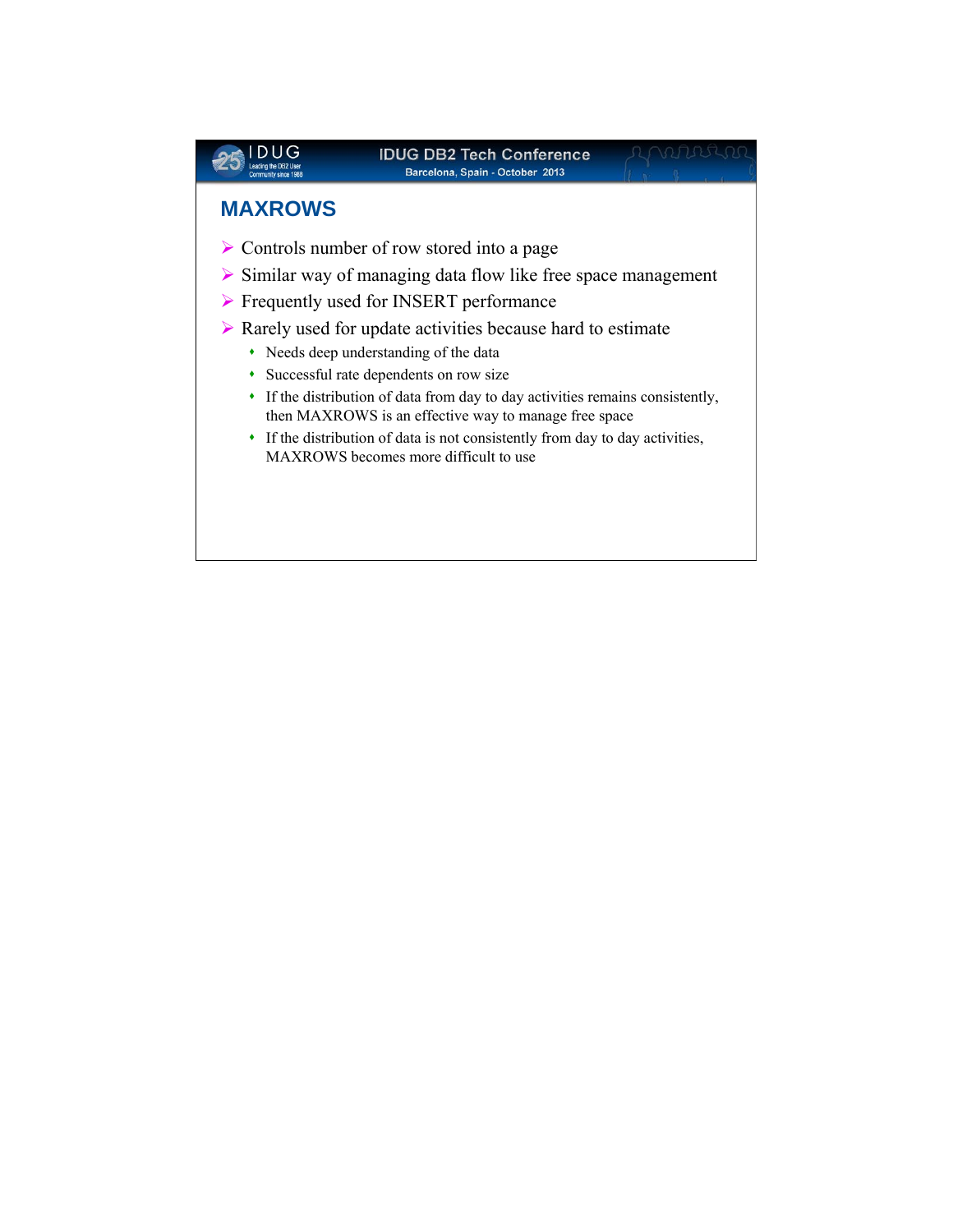

Table schema changes is referring to activities such as adding a new column or changing the size of the column. In this type of

Activities can change the average size of the row. In this case, if maxrows is used to reserve the space, a new maxrows value needs

To be adjusted accordingly.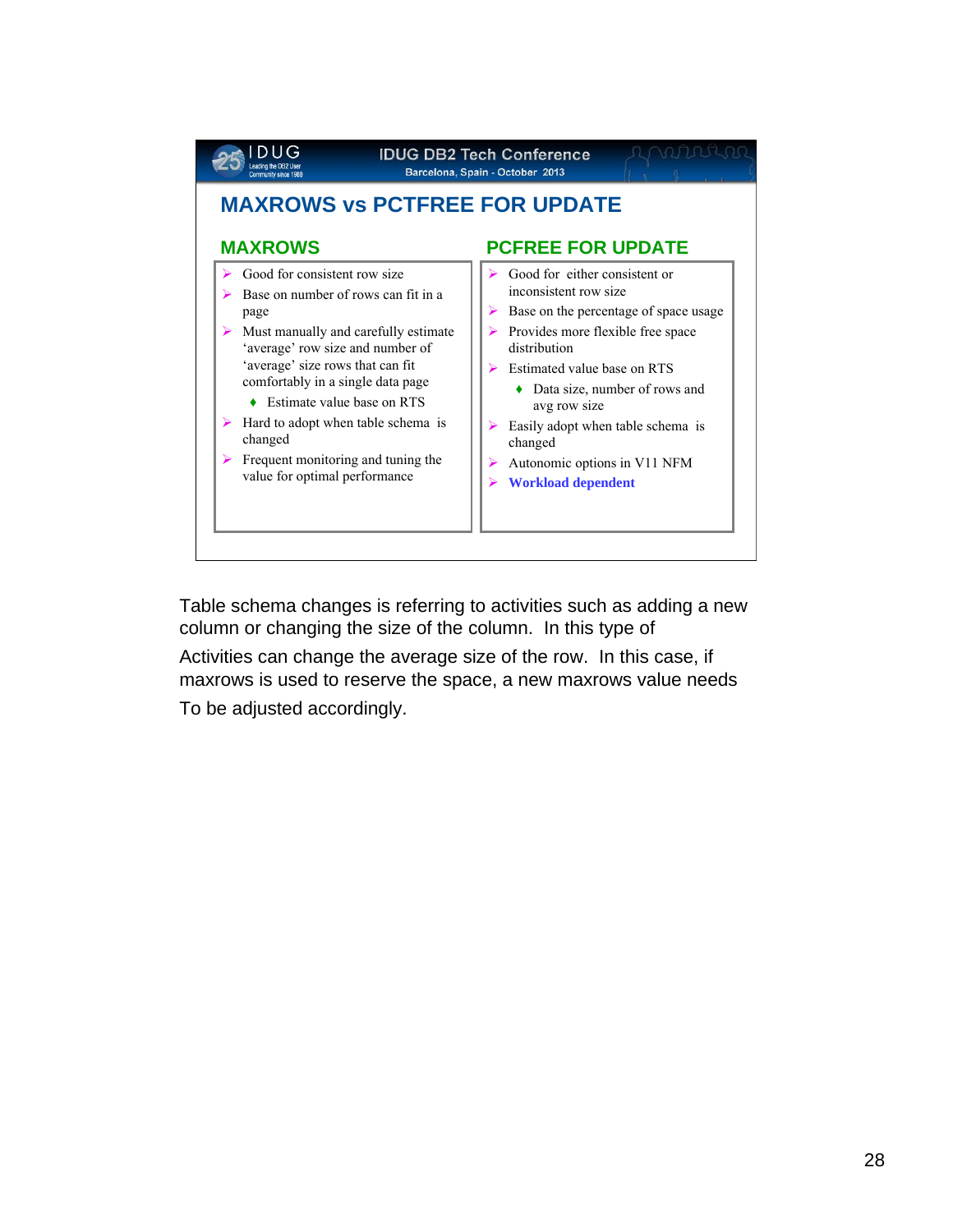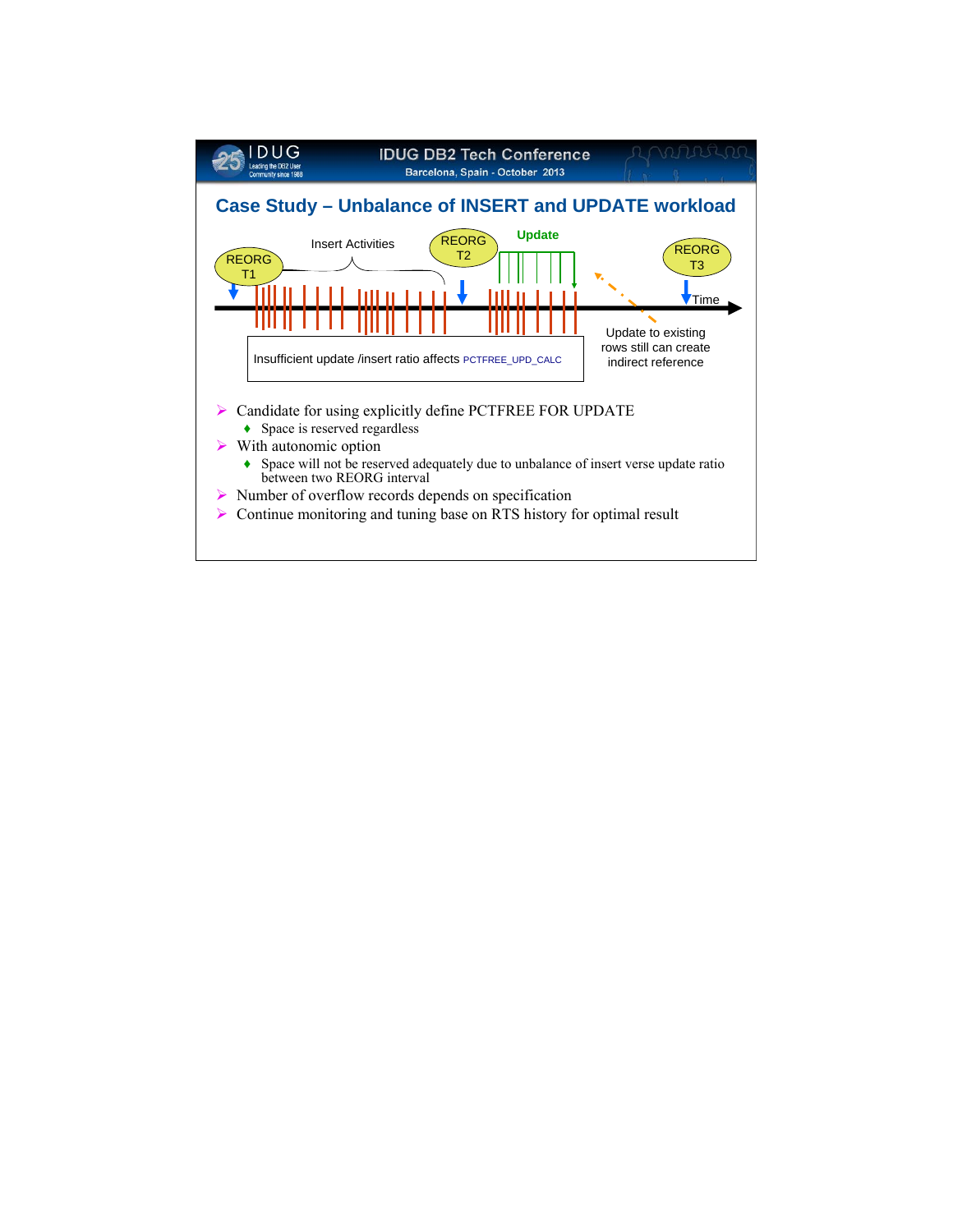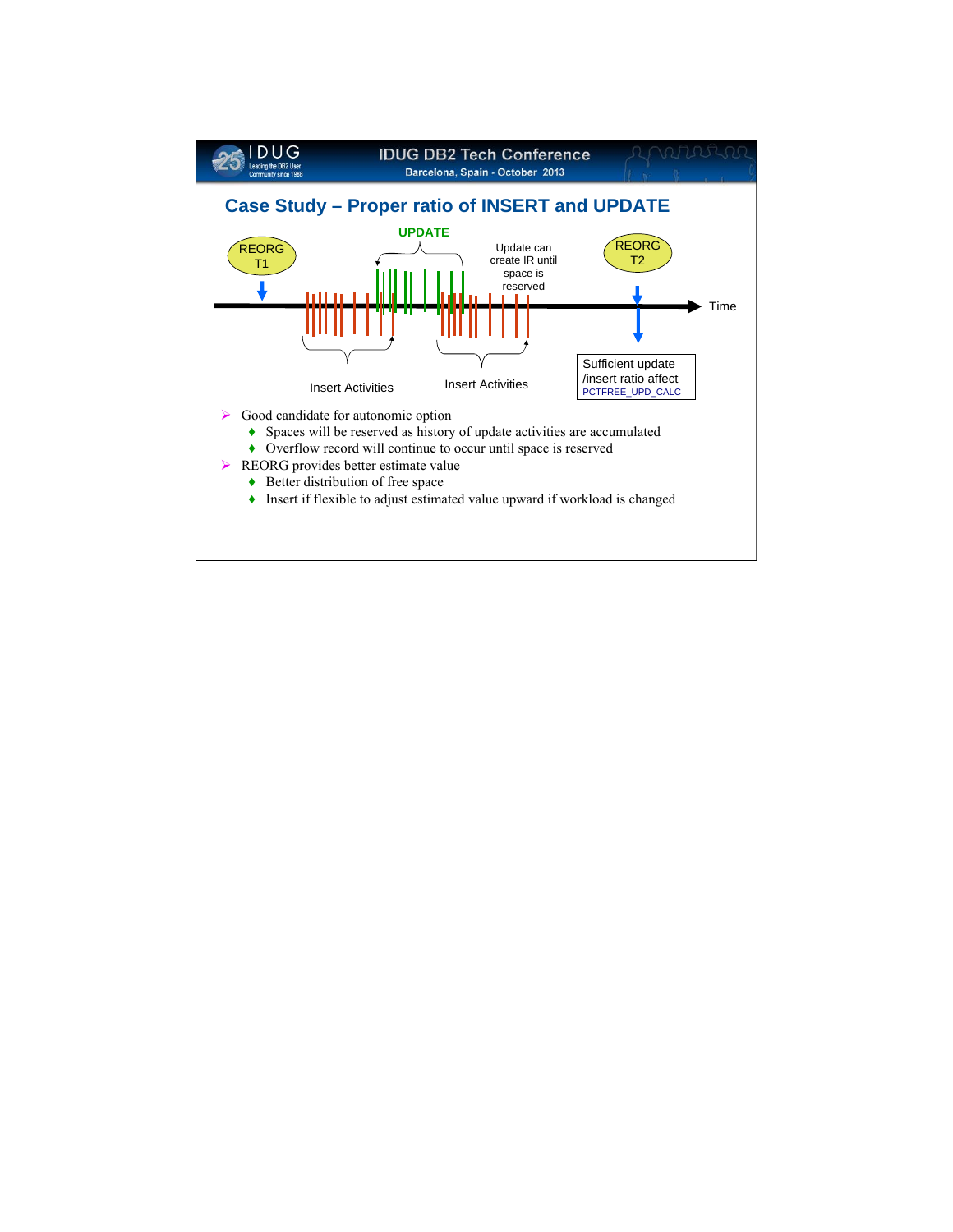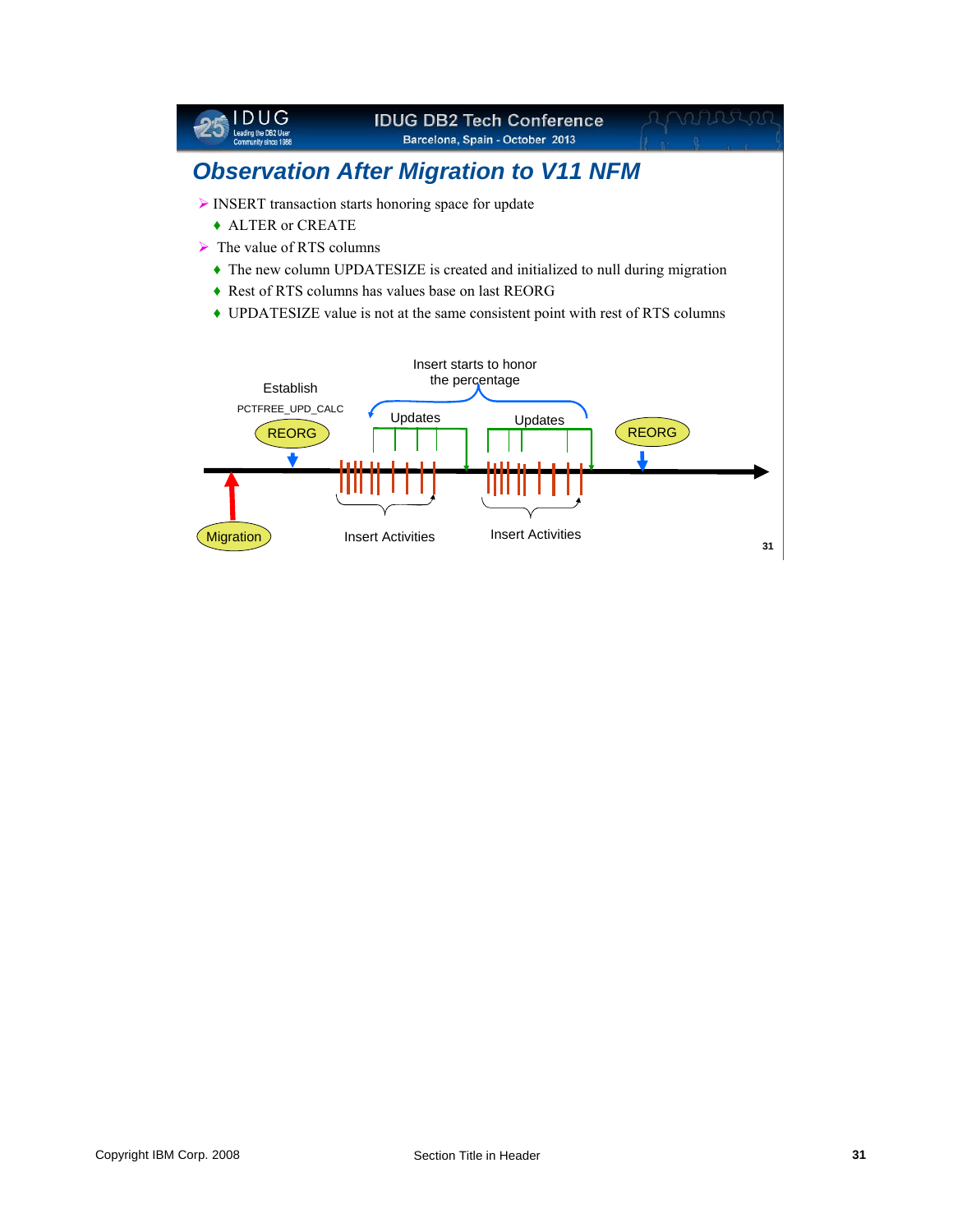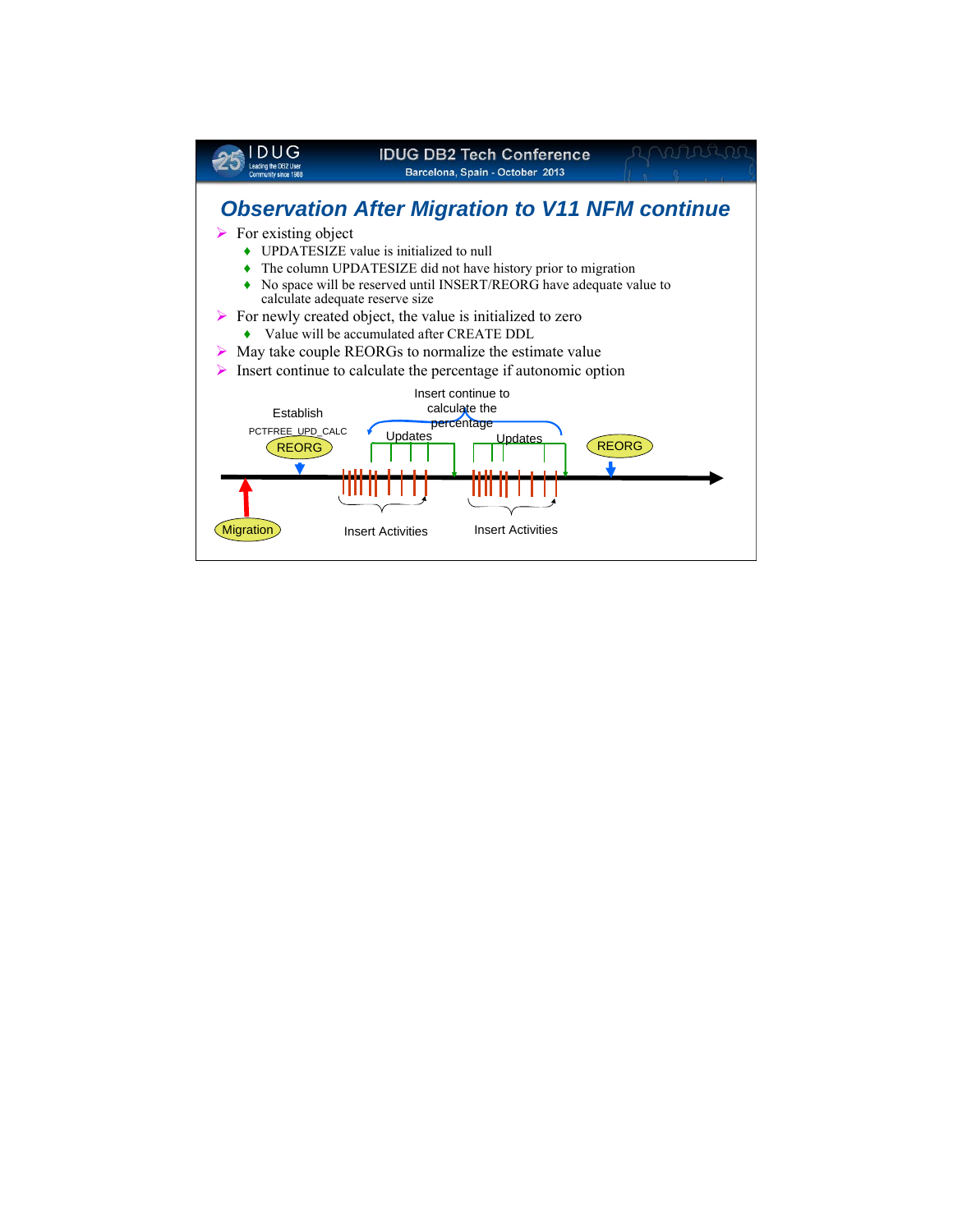